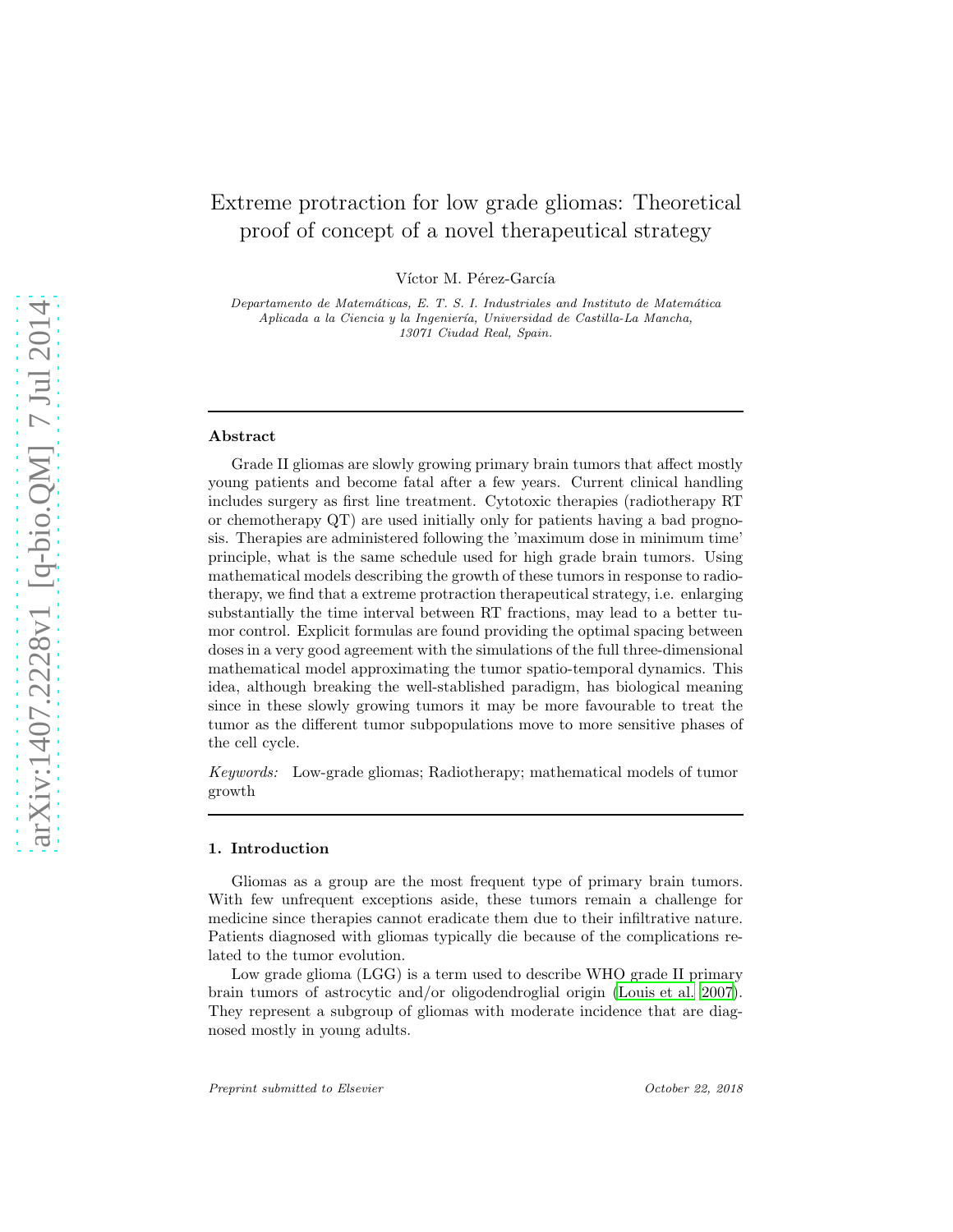These tumors have a slow growth but are highly infiltrative and generally incurable, the median survival time being of about 5 years [\(Pignatti](#page-20-0) et al. [2002;](#page-20-0) [Pouratian & Schiff 2010\)](#page-20-1). While some patients present with easy to control seizures and remain stable for many years, others undergo soon the so called malignant transformation and progress rapidly, with increasing neurological symptoms, to a higher-grade tumor.

Management of LGG is controversial because many of these patients present few, if any, neurological symptoms. Recent evidences support that the early use of surgery results in a better outcome than the historically used watch and wait approach [\(Grier and Batchelor 2006;](#page-18-0) [Smith et al. 2008;](#page-21-0) [Jakola et al.](#page-18-1) [2012\)](#page-18-1).

The decision as to whether a patient with LGG should receive resection, radiation therapy (RT), or chemotherapy is based on a number of factors including age, performance status, location of tumor, and patient preference [\(Ruiz & Lesser 2009](#page-21-1); [Pouratian & Schiff 2010\)](#page-20-1). Since LGGs are such a heterogeneous group of tumors with variable natural histories, the risks and benefits of each therapy must be carefully balanced with the data available.

As to RT, the clinical trial by [Garcia et al \(2004](#page-18-2)) showed the advantage of using radiotherapy in addition to surgery. However, the timing of radiotherapy after biopsy or debulking is debated [\(Chao and Suh 2006\)](#page-17-0). It is now well known that immediate radiotherapy after surgery increases the time of response (progression-free survival), but does not seem to improve overall survival [\(Van den Bent 2005](#page-22-0)). At the same time the therapy induces serious neurological deficits as a result to normal brain damage. Thus, radiotherapy is usually offered to patients with a combination of poor risk factors such as age, subtotal resection, or diffuse astrocytoma pathology [\(Higuchi et al.](#page-18-3) [2004](#page-18-3)) or those suspicious of having undergone the malignant transformation.

Mathematical modeling has the potential to help in selecting LGGs patients that may benefit from radiotherapy and in developing specific optimal fractionation schemes for selected patient subgroups. The increasing availability of systematic and quantitative measurements of tumor growth rates provides bench examples and typical features of the dynamics providing key information for the development and validation of such models (see e.g. [Pallud](#page-20-2) et al.  $(2012,b)$  $(2012,b)$  for LGGs).

Most of the mathematical research on gliomas has been focused on the study of high-grade gliomas [\(Swanson et al 2003](#page-21-2); [Clatz 2005;](#page-17-1) [Jbadi et al. 2005;](#page-19-1) [Stamatakos et al. 2006](#page-21-3)[,b](#page-21-4); [Fedotov et al. 2011](#page-18-4); [Frieboes et al. 2007;](#page-18-5) [Bondiau et al.](#page-17-2) [2008;](#page-17-2) [Swanson et al. 2008;](#page-21-5) [Wang et al. 2009](#page-22-1); [Tanaka et al. 2009;](#page-21-6) [Eikenberry et al.](#page-18-6) [2009;](#page-18-6) [Roniotis et al 2010;](#page-21-7) [Lowengrub et al. 2010;](#page-19-2) [Gu et al 2012;](#page-18-7) [Swanson et al.](#page-21-8)  $2011$ ; Martínez-González et al.  $2012$ ,  $2014$ ; Pérez-García et al  $2014$ ). Most of these models add different layers of complexity on top of the basic Fisher-Kolmogorov reaction diffusion equation [\(Murray 2007\)](#page-20-5) to be described in detail later. The role of radiotherapy has also been studied mostly o high-grade tumors [\(Rockne et al. 2010](#page-21-9); [Bondiau et al. 2011;](#page-17-3) [Konukoglu et al. 2010;](#page-19-5) [Kirkby et al.](#page-17-4) [2010;](#page-17-4) [Leder et al 2014\)](#page-19-6). As to LGGs there have been very few relevant works using mathematical models to describe the response to RT. [Ribba et](#page-20-6) al [\(2012\)](#page-20-6) developed a model based on ordinary differential equations describing the re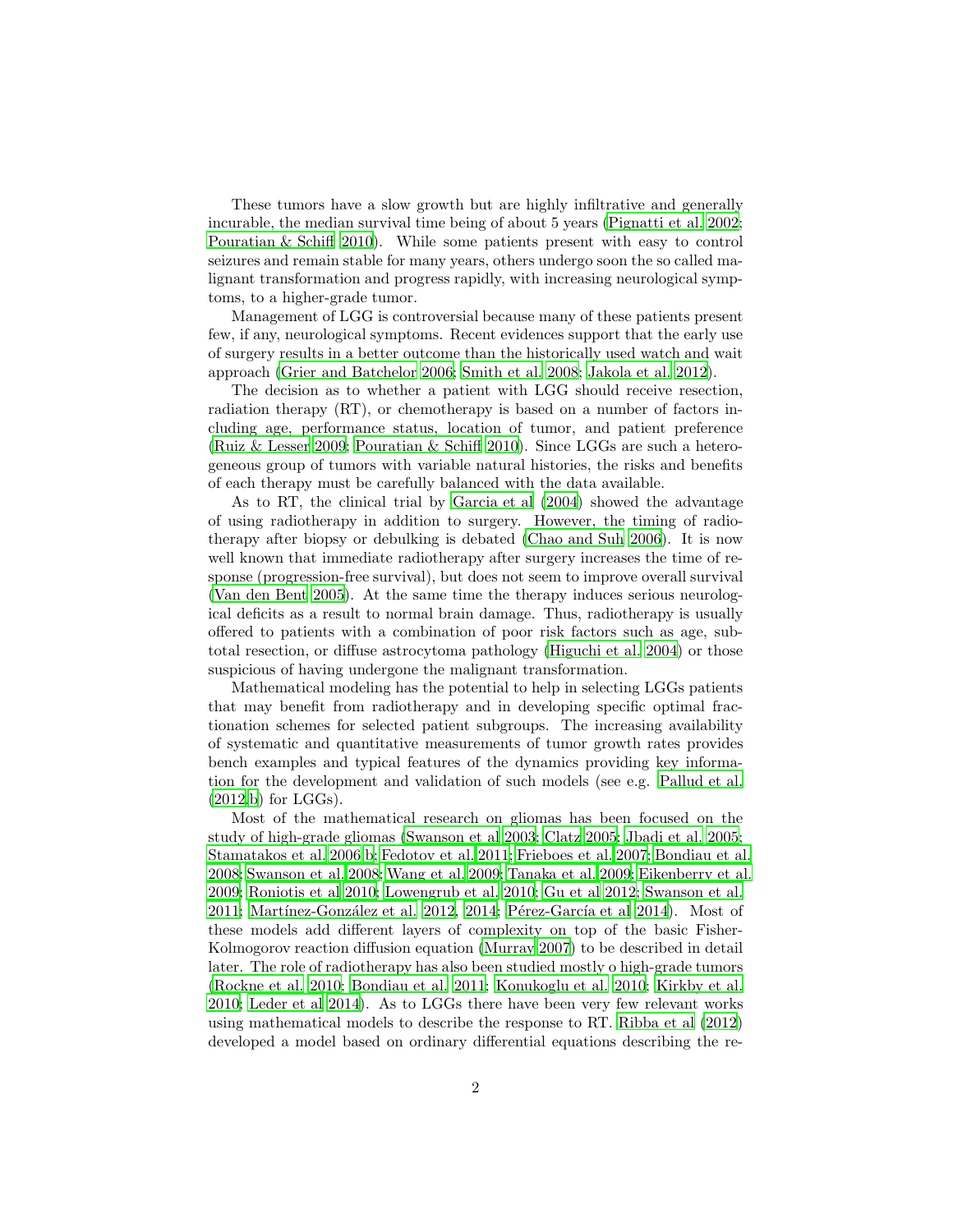sponse of low-grade glioma to different therapies with a number of undetermined parameters that can be fit to describe the individual patient's response with a good qualitative agreement. More recently P $\acute{e}$ rez-García et al (2014) have developed a simple spatial model able to describe the known phenomenology of the response of LGGs to RT including the observations from [Pallud et al. \(2012b\)](#page-20-3). Also [Galochkina et al. \(2014](#page-18-8)) have found that small variations of the standard dose distributions and/or changes in the fractionation lead only to minor improvements at the best, in agreement with clinical experiences.

However it is not clear from the biological point of view that current scheduling of radiotherapy is optimal considered from a more global point of view. The fact that radiation doses are given in a very short period of time (i.e. one dose per day during five weeks with breaks in the weekends) comes from the idea of reducing the tumor load as much as possible in order to kill every clonogenic cell without allowing the tumor to regrow between doses. While this is a reasonable practice when radiation therapy is used with curative intentions, it is not obvious that an incurable tumor such as a LGG should receive doses in the same way. Indeed LGG grow very slowly, with a very low number of mitoses seen per field what means that only a small fraction of tumor cells is proliferating at a given time and is sensitive to radiation therapy. Thus, it may be reasonable to enlarge the distance between fractions, i.e. to restort to a protracted therapeutical scheme, to allow for more tumor cells to enter the cell cycle rendering radiation fractions more effective. This idea opens the door to substantially modified schedules that will be studied using mathematical models in this paper.

Our plan in this paper is as follows. First in Sec. [2](#page-2-0) we present the mathematical models to be used through the paper. Next in Sec. [3](#page-6-0) we find the optimal therapeutical protocols and discuss the expected gain as a function of the parameters. Explicit formulas are found providing the spacing between doses as a function of the biological parameters of the tumor in very good agreement with the results of full three-dimensional simulations. Finally in Sec. [4](#page-13-0) we discuss the implications of our results and summarize our conclusions.

### <span id="page-2-0"></span>2. Mathematical model

To fix the mathematical model we have to describe what is: (i) the dynamics of the tumor, (ii) the response of the tumor to radiation, and (iii) the optimization criterion to be used in designing the dose scheduling.

#### 2.1. Tumor cell dynamics

<span id="page-2-1"></span>For the tumor cell dynamics we will use the simplest model accounting for the growth of a spatio-temporal density  $u(x, t)$  of tumor cells in units of a maximal cell number that proliferate with a typical time  $1/\rho$  and have a characteristic mobility (diffusion) coefficient  $D$ , namely the Fisher-Kolmogorov equation [\(Murray 2007\)](#page-20-5)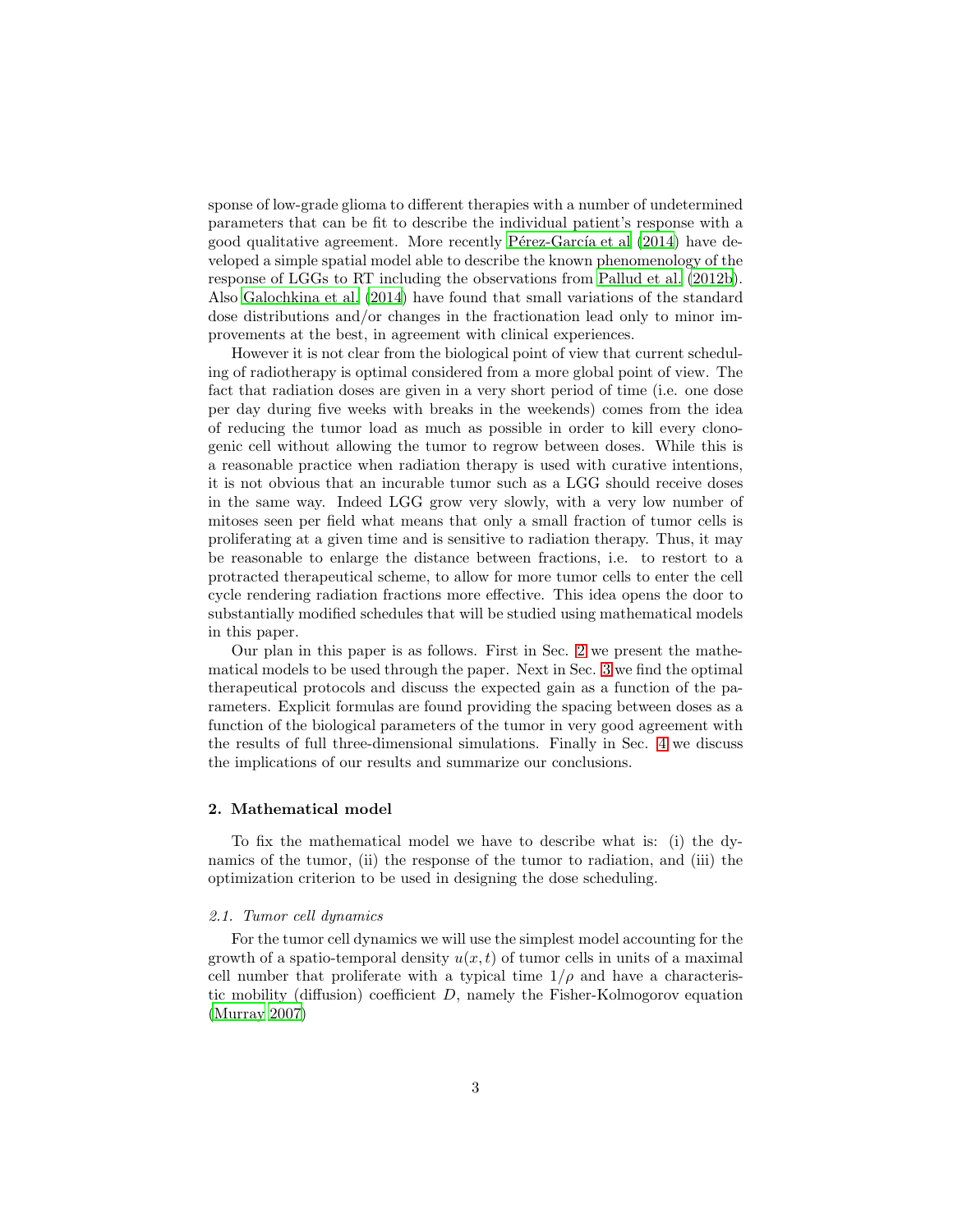$$
\frac{\partial u}{\partial t} = D\Delta u + \rho (1 - u)u,\tag{1a}
$$

on a domain  $\Omega$  of the brain supplemented with initial data

$$
u(x, t_0) = u_0(x), \ \ u_0(x) \in C^2(\bar{\Omega}), \tag{1b}
$$

and no-flux boundary conditions

$$
\left. \frac{\partial u}{\partial \bar{n}} \right|_{\partial \Omega} = 0,\tag{1c}
$$

This model has been extensively used to describe the dynamics of low grade gliomas [\(Gerin et al 2012;](#page-18-9) [Alvord & Swanson 2007;](#page-17-5) [Harpold et al 2007;](#page-18-10) [Roniotis et al](#page-21-7) [2010\)](#page-21-7). Let us note (see e.g. [Pardo et al \(2014\)](#page-20-7)) that  $0 \le u(x,t) \le U(t)$  where  $U(t)$  is an upper bound for the tumor amplitude solving

<span id="page-3-0"></span>
$$
\frac{dU}{dt} = \rho(1 - U)U,\tag{2}
$$

with  $U(0) = \max_{x \in \Omega} u(x, 0)$ . In addition to providing an upper bound for the tumor cell density, Eq. [\(2\)](#page-3-0) has also been proven to provide the evolution of the tumor amplitude  $A(t) = \max_{x \in \Omega} u(x, t)$  with good accuracy in one-dimensional scenarios [\(Belmonte et al. 2014\)](#page-17-6). Since we will be dealing with low grade gliomas the focus of the therapy will be on limiting disease symptoms and delaying the most its transformation into a higher-grade tumor. It has been discussed that high density cell foci may lead to tumor transformation [\(Swanson et al. 2011;](#page-21-8)  $P$ érez-García et al 2014), thus, in this paper we will first focus on understanding and controlling the dynamics of Eq. [\(2\)](#page-3-0) in Secs. [3.1](#page-6-1) to [3.4.](#page-11-0) Next, in Sec. [3.5](#page-11-1) we will complete our study with a comparison of our findings with the results for the full dynamics of Eq. [\(1\)](#page-2-1) in three-dimensional scenarios.

#### 2.2. Response to RT

Radiotherapy is given in a short time (typically about 10 minutes) in comparison with typical cellular proliferation times in low-grade gliomas, what allows us to assume the effect of RT to be instantaneous.

Following the standard practice in radiotherapy we will assume the damaged fraction of tumor cells to be given by the classical linear-quadratic (LQ) model [\(Van der Kogel & Joiner 2009\)](#page-22-2). Thus for a radiation dose  $d_j$  given at a time  $t_j$ , we will take the survival fraction  $S_j$ , i.e. the fraction of cells that are not lethally damaged to be given by

<span id="page-3-1"></span>
$$
S_j = e^{-\alpha_t d_j - \beta_t d_j^2}.
$$
\n(3)

The parameters  $\alpha_t$  and  $\beta_t$  are respectively the linear and quadratic coefficients for tumor cell damage of the LQ model.

The full treatment consists of a total dose  $D$  split in a series of  $N$  radiation fractions with doses per fraction  $\{d_j\}_{j=1,\ldots,N}$  given at irradiation times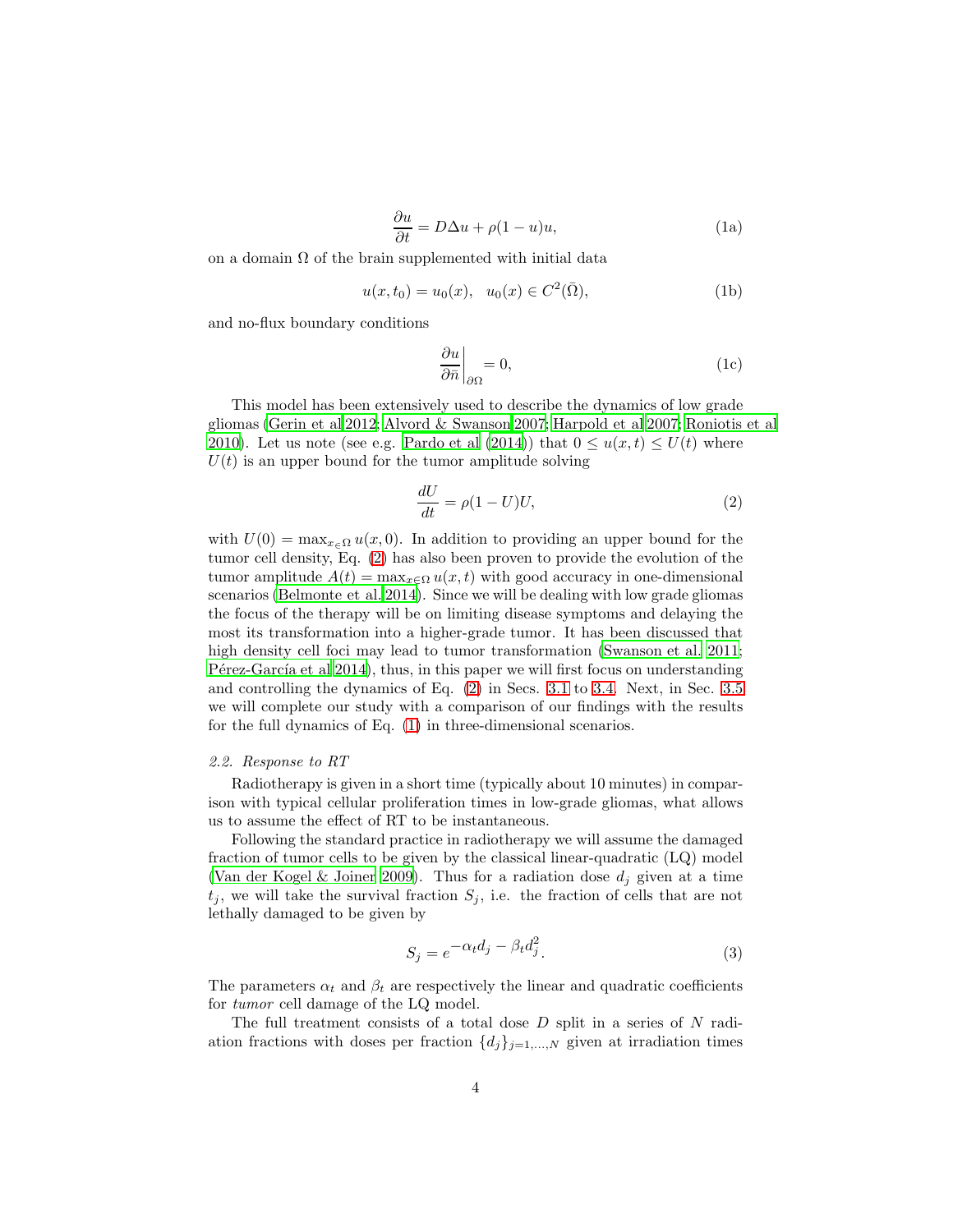${t_j}_{j=1,\ldots,n}$ . The tumor cell density of functionally alive tumor cells  $u(x, t)$  at the irradiation times will then satisfy

$$
u(x, t_j^+) = S_j u(x, t_j^-), \tag{4}
$$

what reflects directly on a similar equation for the tumor amplitude  $U(t)$ :

<span id="page-4-1"></span>
$$
U(t_j^+) = S_j U(t_j^-). \tag{5}
$$

#### 2.3. Optimization problem

Damage to normal tissues caused by radiotherapy can be estimated using Eq. [\(3\)](#page-3-1) but taking instead the parameters of the normal tissue  $\alpha_h$ ,  $\beta_h$  with  $\alpha_h/\beta_h \simeq 2$  [\(Wigg 2001](#page-22-3)). It is reasonable that any radiotherapy fractionation should keep the damage to the normal tissue equal or below that of the standard fractionation, what can be quantified, given a certain set of doses  $(t_i, d_i)$  as (see e.g. [Van der Kogel & Joiner \(2009\)](#page-22-2) pp. 114).

<span id="page-4-0"></span>
$$
E_h = -\log\left[\prod_{j=1}^n S_j\right] = \alpha_h \left(D + \frac{1}{\alpha_h/\beta_h} \sum_{j=1}^n d_j^2\right). \tag{6}
$$

In addition, acute tissue reactions and other secondary effects depend: (i) on the total volume irradiated (the so-called volume effect) and (ii) on the maximal dose per fraction  $d_*$  used. We will not be interested in this paper on spatial aspects of radiation therapy or other complications (?) and thus will assume that all tumor cells within the tumor receive the same ammount of radiation.

Mathematical optimization has the potential to help in finding optimal therapeutic schedules, spatial dose distributions, etc. To do so once a particular tumor evolution model has been chosen and paired with a model for the response to radiation we must choose a cost functional related to the optimization objective.

In the case of high grade brain tumors, where there is no metastatic spreading it has been hypothesized that death occurs in high grade tumors after the tumor reaches a critical diameter of about 6-7 cm [\(Swanson et al. 2008;](#page-21-5) [Wang et al.](#page-22-1) [2009\)](#page-22-1). However, high grade gliomas are very aggressive tumors that due to the formation of necrotic areas result is a complete loss of functionality in areas affected by macroscopic tumor (Pérez-García et al. 2011).

In LGGs the situation is different. Because of the low density of the tumor the tissue affected is still partially functional and the slow tumor growth allows the brain to remap continuously the affected functionality into healthy brain areas. The most harmful effect of the LGG is its potential to transform into a high-grade tumor. So the optimal therapy would be the one delaying the most the malignant transformation of the tumor while at the same time helping to keep the disease symptoms under control.

One of the driving forces of the malignant transformation is an increase of mutation rates originated by the changes in tumor microenvironment due to the continuous density increase. These include vessel damage, generation of hypoxic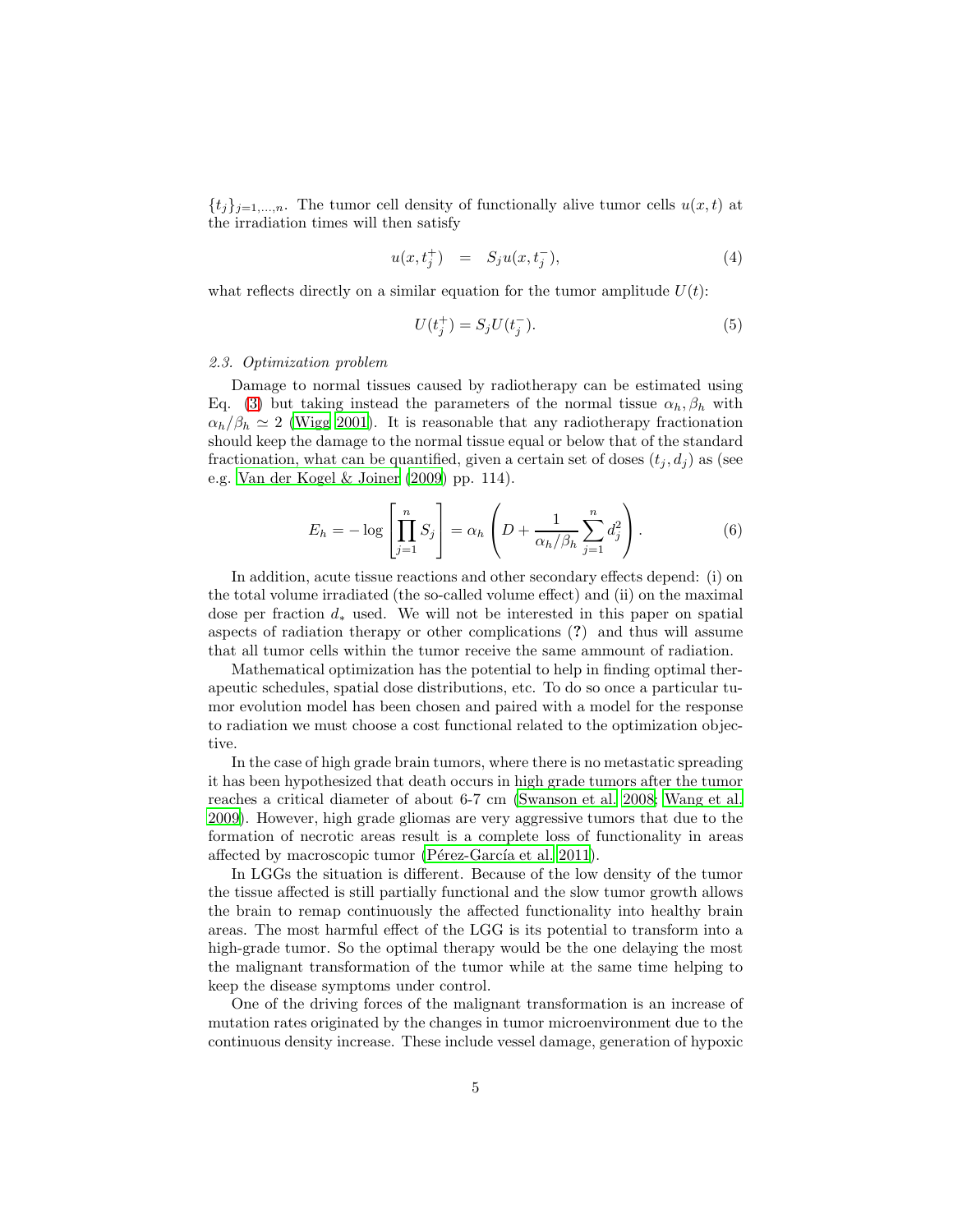foci, the stabilization of hypoxia dependent signaling molecules such as  $HIF-1\alpha$ and the increase of genomic instability (Martínez-González et al. 2012; [Semenza](#page-21-10) [2003;](#page-21-10) [Poon et al 2009;](#page-20-9) Martínez-González et al. 2014).

Thus, we will design the therapy to maintain the tumor density below a critical level  $U_*$  for the longest time possible, i.e., to make the time  $T$  such that

<span id="page-5-0"></span>
$$
T: \max_{\Omega} u(t, x) \le u_* \equiv U(t) \le U_* \tag{7}
$$

as large as possible. Maximizing  $T$  given by Eq. [\(7\)](#page-5-0) under the constraints of maximal dose allowed  $(d_j \leq d_*, k = 1, ..., N)$  and iso-damage to the normal tissue given by Eq. [\(6\)](#page-4-0) is a mathematical optimization problem that can be solved for the number of doses N, irradiation times  $\{t_j\}_{j=1}^N$  and doses  $\{d_j\}_{j=1}^N$ . In what follows we will refer to the time  $T$  given by Eq. [\(7\)](#page-5-0) as the time to malignant transformation (TMT).

In this paper we will not study the full optimization problem and our focus will be on demonstrating a theoretical proof of concept of the extreme protaction strategy for LGGs, thus grounding mathematically a radically different approach to the planning of radiotherapy for LGGs. As such we will fix the number of radiation doses and doses per fraction to be exactly those of the most extended radiotherapy protocols for these tumors, i.e. take the number of fractions  $N =$ 30 and doses per fraction  $d_j = 1.8 \text{ Gy}$ , what keeps the value of the functional  $E_h$ in Eq. [\(6\)](#page-4-0) and satisfies the restriction that  $d_j \leq 3.2$  Gy. Our only optimization parameter will be then the time spacing between doses.

#### <span id="page-5-1"></span>2.4. Parameter estimation

In the problem to be studied in this paper there remain few biological parameters describing at a macroscopic level the essentials of the LGG dynamics and response to therapy. First, proliferation rates for LGGs have been estimated to be around 0.003 day<sup>−</sup><sup>1</sup> in [Gerin et al \(2012\)](#page-18-9) what gives doubling times of the order of one year. From the most indolent tumors to those more aggressive within the class of LGGs the full range may comprise an order of magnitude. The surviving fraction  $S_f$  for doses of 1.8 Gy is harder to estimate. It is known that gliomas are very radioresistant tumors with high surviving fractions invitro and mixed response to radiation in-vivo. We will follow the approach of Pérez-García et al  $(2014)$  that estimate this value from the radiological response fitting the typically observed dynamics of the mean tumor diameter [\(Pallud et al. 2012\)](#page-20-2) what gives values in the range  $S_f \sim 0.8 - 0.9$ .

Finally, the tumor cell densities leading to relevant symptoms and disease detection  $(U_0)$  and the threshold density beyond which harmful symptoms appear and/or promoting the malignant transformation  $(U_*)$ , are difficult to estimate. Normal brain tissue has low cellularity and the cell density leading to symptoms is probably dependent on the location of origin of the tumor. However, most LGGs are supratentorial and appear in the white matter. We will take the initial density to be around  $U(0) = 0.3$  what means that symptoms arise when 30% of the space is occupied by tumor cells, a number well beyond the normal physiological value that may be around 10-15%. As to the maximal tissue density leading to irreversible damage, we will take it to be around  $U_* = 0.5 - 0.6$ .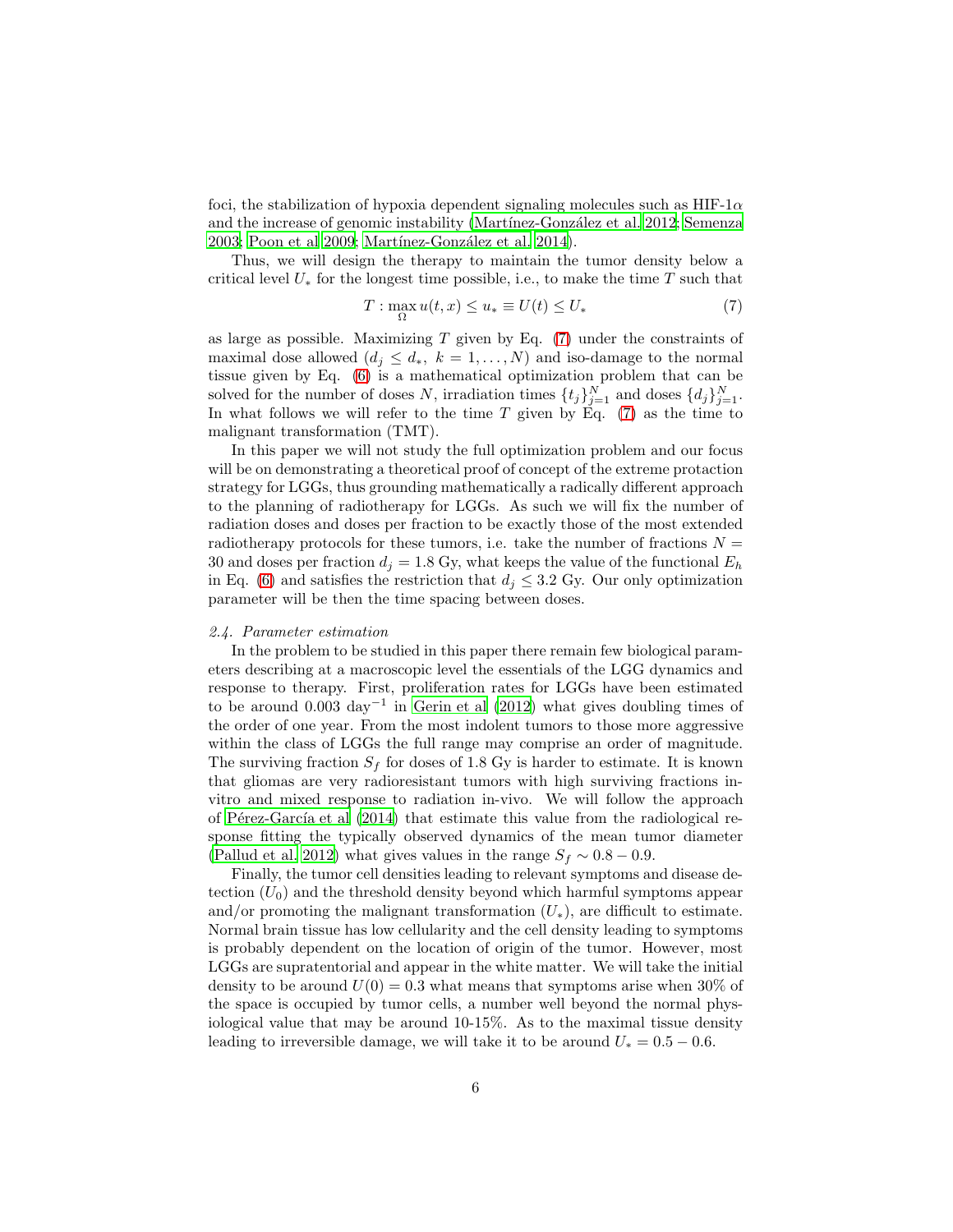| Variable   | Description           | Value (Units)                  | References                |
|------------|-----------------------|--------------------------------|---------------------------|
|            | Proliferation         | $\sim 0.003 \ \text{day}^{-1}$ | Gerin et al $(2012)$      |
|            | rates                 |                                |                           |
|            | Dose per fraction     | $1.8\ \mathrm{Gy}$             | Karim et al (1996)        |
| N          | Number of doses       | 25-30                          | Soffietti et al. (2010)   |
| $SF_{1.8}$ | Survival fraction     | $\sim 0.8 - 0.9$               | Pérez-García et al (2014) |
| U(0)       | Initial cell density  | 0.3                            | Estimated                 |
| $U_*$      | Critical cell density | $0.5 - 0.6$                    | Estimated                 |

The biological and clinical parameters used through this paper are summarized in Table [2.4.](#page-5-1)

Table 1: Values of the biological and clinical parameters used in the mathematical model of LGG evolution.

#### <span id="page-6-1"></span><span id="page-6-0"></span>3. Results

### 3.1. Equations for the amplitude evolution

Solving explicitly Eq. [\(2\)](#page-3-0) and using the recursion formula [\(5\)](#page-4-1) we get a recursive equation providing the tumor amplitude after every dose  $t_i, d_i, U_{k+1} =$  $U(t_{k+1}^+)$ 

<span id="page-6-2"></span>
$$
U_{k+1} = \frac{S_k U_k e^{\rho(t_{k+1} - t_k)}}{1 + U_k \left[ e^{\rho(t_{k+1} - t_k)} - 1 \right]}.
$$
\n(8)

In this paper we will discuss only the case when doses are equispaced

$$
\Delta \equiv t_{j+1} - t_j,\tag{9}
$$

and equal, thus  $S_k \equiv S_f$ . It is posible to proceed recursively from Eq. [\(8\)](#page-6-2) to get k

<span id="page-6-4"></span>
$$
U_k = \frac{U_0 (\alpha S_f)^k}{1 + U_0 (\alpha - 1) \sum_{j=0}^{k-1} \alpha^k} = \frac{U_0 (\alpha S_f)^k}{1 + U_0 (\alpha - 1) \left[ \frac{(\alpha S_f)^k - 1}{\alpha S_f - 1} \right]},
$$
(10)

were  $\alpha = \exp(\rho \Delta)$ .

#### 3.2. Fixed points and types of dynamics

Eq. [\(8\)](#page-6-2) defines a discrete map whose fixed points are given by the solutions  $U_{\infty}$  of the equation

<span id="page-6-3"></span>
$$
U = \frac{S_f U \alpha}{1 + (\alpha - 1)U}.\tag{11}
$$

In the biologically relevant regime  $0 \leq U \leq 1$ , Eq. [\(11\)](#page-6-3) has two solutions:  $U = 0$  that is globally stable whenever  $S_f \alpha < 1$  and  $U_{\infty} = (S_f \alpha - 1)/(\alpha - 1)$ that has biological meaning and is stable whenever  $S_f \alpha > 1$  and  $U_{\infty} < 1$ . The condition  $S_f \alpha = 1$ , separates two different types of dynamics: those in which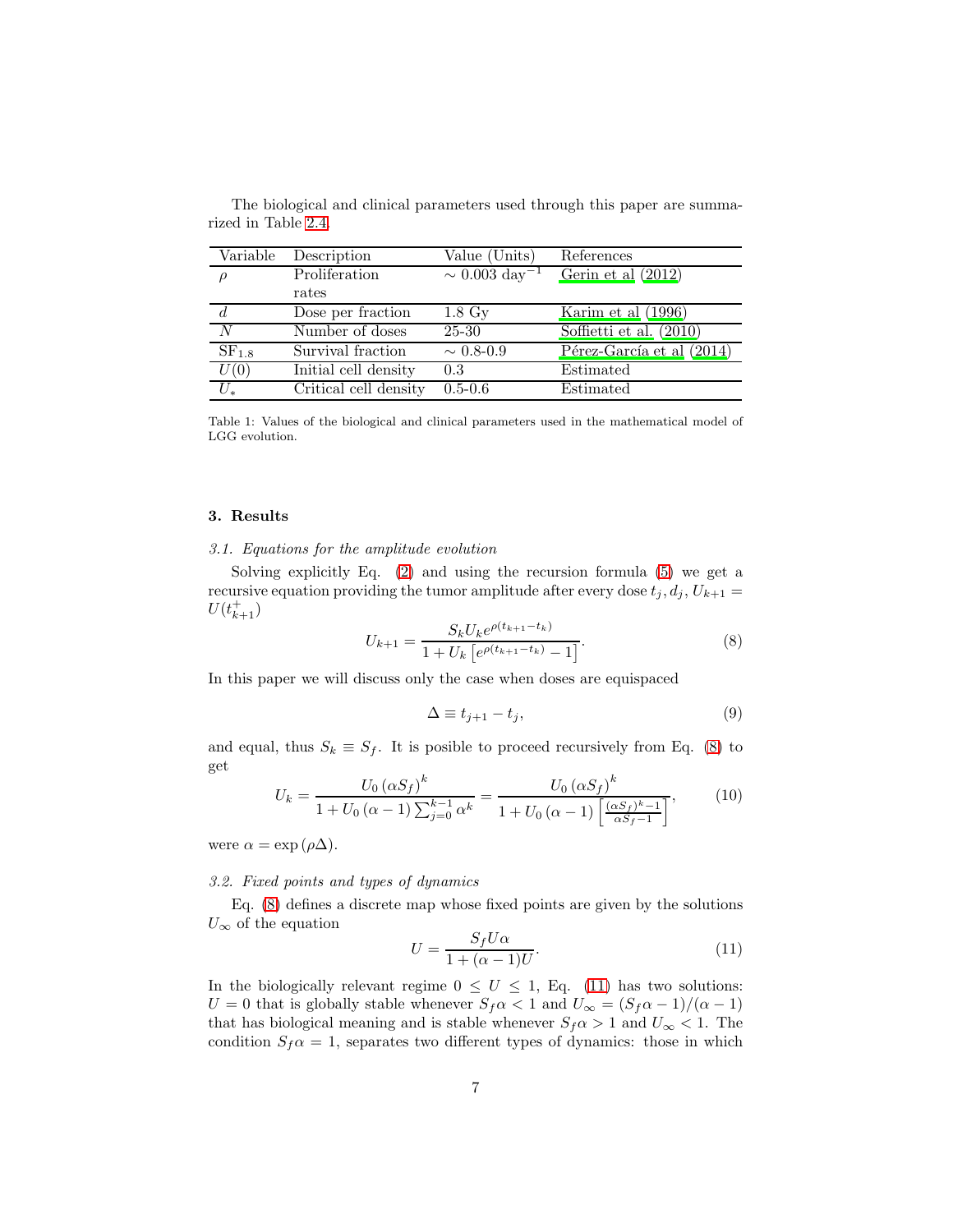

<span id="page-7-0"></span>Figure 1: Scenarios for the response of the tumor to radiotherapy depending on the values of  $\alpha S_f$ . (a) For  $\alpha S_f < 1$  the therapy provides a net decrease of the tumor amplitude between doses and the maximum is reached after the treatment is completed. (b) For  $\alpha S_f > 1$  the tumor continues growing during the therapy.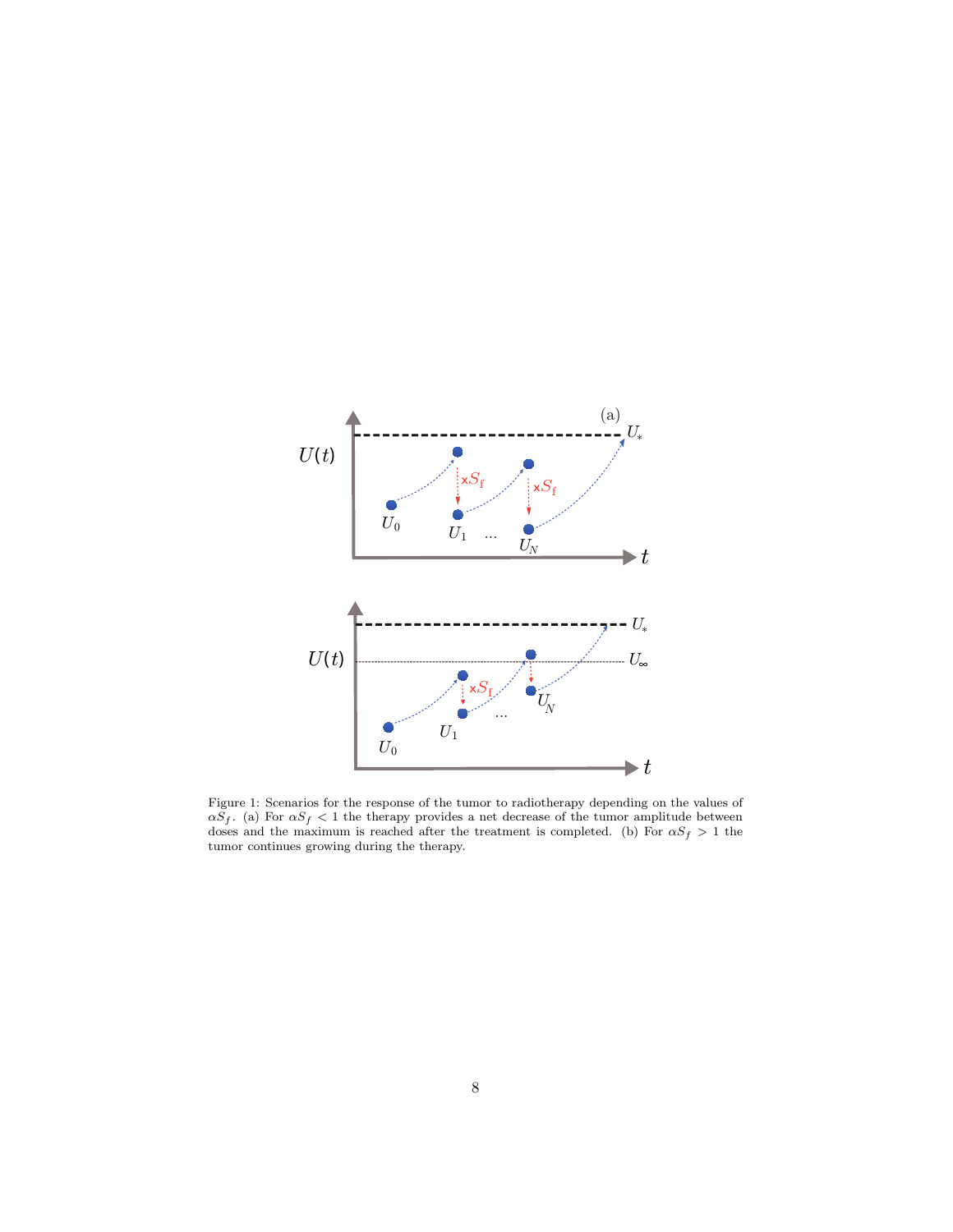

<span id="page-8-1"></span>Figure 2: Time to malignant transformation given by Eq. [\(7\)](#page-5-0) for different interdose spacings ∆ computed simulating Eq. [\(2\)](#page-3-0) with doses given at equispaced times according to Eq. [\(5\)](#page-4-1). Parameter values are  $N = 30, S_f = 0.85, U_0 = 0.3, U_* = 0.5$  and  $\rho = 0.005$ . A maximum value of the time T is obtained for a value of  $\Delta$  given by Eq. [\(20\)](#page-9-0). Below that value the function  $T(\Delta)$  shows a monotonous growth and beyond that the critical  $U_*$  is reached before the full treatment is finished, the effective number of doses being smaller than  $N = 30$ . In this case the improvement in time to transformation by choosing the optimal interdose spacing is about  $\Delta T = T(\Delta_{\text{opt}}) - T(1) \simeq 660$  days.

the tumor amplitude decreases through the therapy and then regrows towards  $U_*(S_f \alpha > 1$  see Fig. [1\(](#page-7-0)a)), and those situations in which the tumor amplitudes after irradiation continue growing towards  $U_{\infty}$  ( $S_f \alpha > 1$  see Fig. [1\(](#page-7-0)b)). In the later case, if  $S_fU_\infty$  (see Fig. [1\(](#page-7-0)b)) is larger than the critical amplitude  $U_*$  the criterion is fullfilled before the end of the therapy what is clearly a sub-optimal situation. It is important to note that because of the radioresistance of these tumors  $S_f > U_*$ .

#### <span id="page-8-2"></span>3.3. Optimization problem and its solution

Thus, we wish to find, given  $\rho$ ,  $S_f$ ,  $U_*$ , what is the choice of  $\Delta$  providing the maximum T given by Eq. [\(7\)](#page-5-0) under the condition  $S_f > U_*$ . We are interested on the range of values of  $\Delta$  for which the therapy can be completed before the tumor amplitude reaches  $U_*$ . Choosing  $\Delta$  above that range leads to a suboptimal use of the therapy and to smaller values of the objective function. In the range of interest we can compute explicitly the time  $T$  in Eq. [\(7\)](#page-5-0), that is given by the total time of treatment plus the regrowth time, i.e.

<span id="page-8-0"></span>
$$
T(\Delta) = N\Delta + \frac{1}{\rho} \log \left[ \frac{U_*(1 - U_N)}{U_N(1 - U_*)} \right] \tag{12}
$$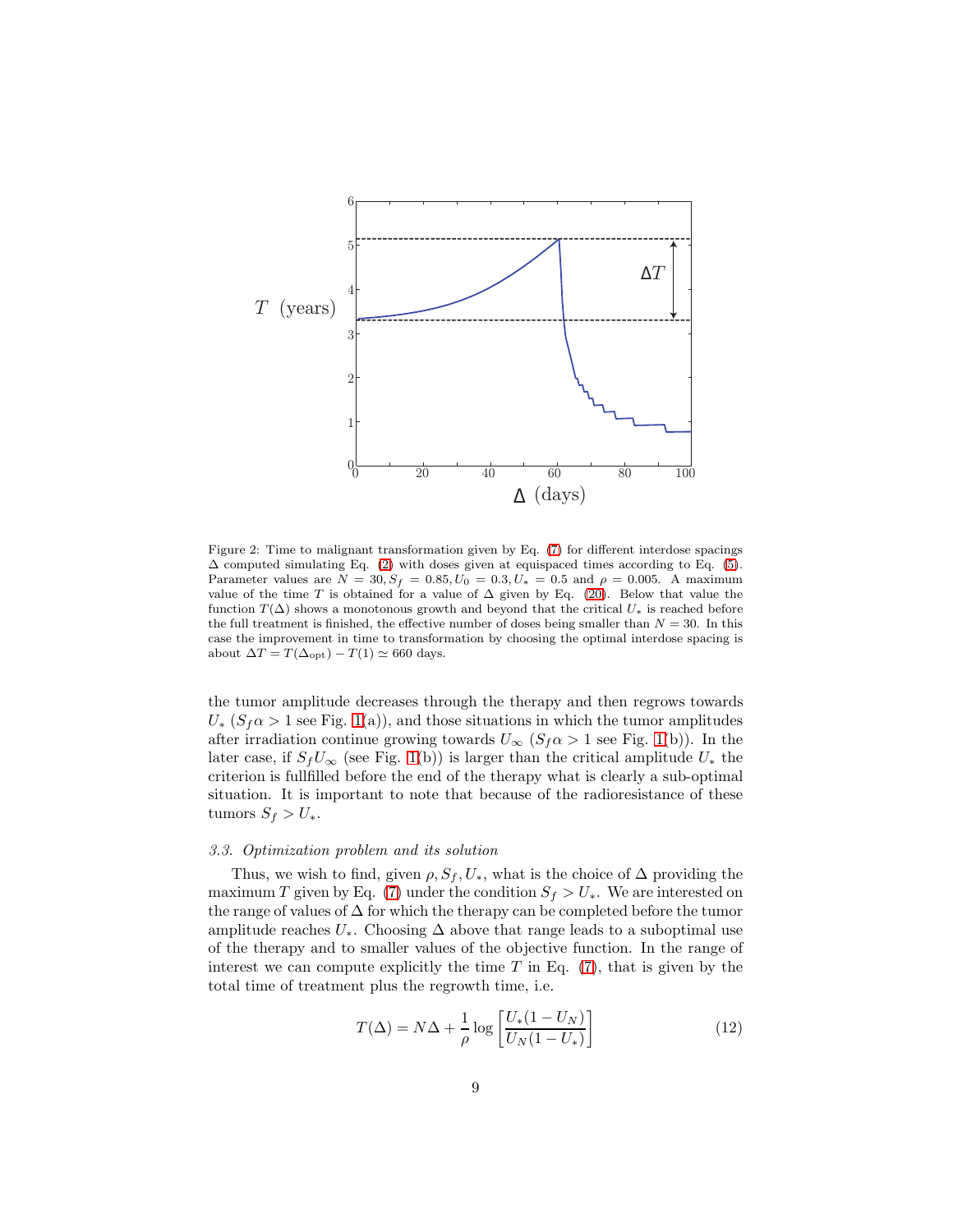with  $U_N$  given by Eq. [\(10\)](#page-6-4) with  $k = N$ , i.e.

$$
U_N = \frac{U_0 \left(\alpha S_f\right)^N}{1 + U_0 \left(\alpha - 1\right) \left[\frac{\left(\alpha S_f\right)^{N} - 1}{\alpha S_f - 1}\right]}.
$$
\n(13)

It is a very long but straightforward calculation to prove that

$$
\frac{dT(\Delta)}{d\Delta} > 0,\t\t(14)
$$

what means that the optimum value for  $\Delta$  within this interval is reached exactly on its border. Keep in mind that Eq. [\(12\)](#page-8-0) is valid as far as  $U(t) \leq U_*$ . Since  $U_k$  gives the amplitude *after* the radiation doses, this means that the condition for this scenario to hold is (cf. Fig.  $1(b)$ )

<span id="page-9-1"></span>
$$
U_N/S_f \le U_*\tag{15}
$$

And the equality is fullfilled for the larger value of  $\Delta$  for which the therapy is completed before the tumor reaches the critical value. Fig. [2](#page-8-1) shows an example computed directly from Eqs. [\(2\)](#page-3-0) with doses given at equispaced times according to Eq. [\(5\)](#page-4-1) showing the existence of a single global maximum in the time to transformation given by Eq. [\(7\)](#page-5-0). We can compute quantitatively the optimum interdose spacing by inserting [\(10\)](#page-6-4) in Eq. [\(15\)](#page-9-1) and solving for  $\alpha$ , i.e. solving the algebraic equation

<span id="page-9-2"></span>
$$
\frac{U_0}{U_*} \alpha^N S_f^{N-1} = 1 + U_0(\alpha - 1) \frac{(\alpha S_f)^N - 1}{\alpha S_f - 1}
$$
\n(16)

Let us define  $x = \alpha S_f$ , then, we can transform Eq. [\(16\)](#page-9-2) into

$$
P(x) \equiv \left[\frac{U_0}{S_f} \left(\frac{1}{U_*} - 1\right)\right] x^{N+1} + \left[U_0 \left(1 - \frac{1}{U_* S_f}\right)\right] x^N + \left(\frac{U_0}{S_f} - 1\right) x + (1 - U_0) = 0. \tag{17}
$$

In the range of parameters of interest  $(0 < U_0 < U_* < S_f < 1)$  it is simple to prove that Eq. [\(17\)](#page-9-3) has at least a root with  $x > 1$ . Moreover we can get an estimate for the value of that root assuming  $N \gg 1$  and then we may retain only the leading terms in the polinomial to get

$$
\left[\frac{U_0}{S_f}\left(\frac{1}{U_*}-1\right)\right]x^{N+1} + \left[U_0\left(1 - \frac{1}{U_*S_f}\right)\right]x^N \approx 0,\tag{18}
$$

and from here

<span id="page-9-3"></span>
$$
x \approx \frac{1 - U_* S_f}{1 - U_*},\tag{19}
$$

what leads to the result

<span id="page-9-0"></span>
$$
\Delta_{\rm opt} \approx \frac{1}{\rho} \log \left( \frac{1/S_f - U_*}{1 - U_*} \right),\tag{20}
$$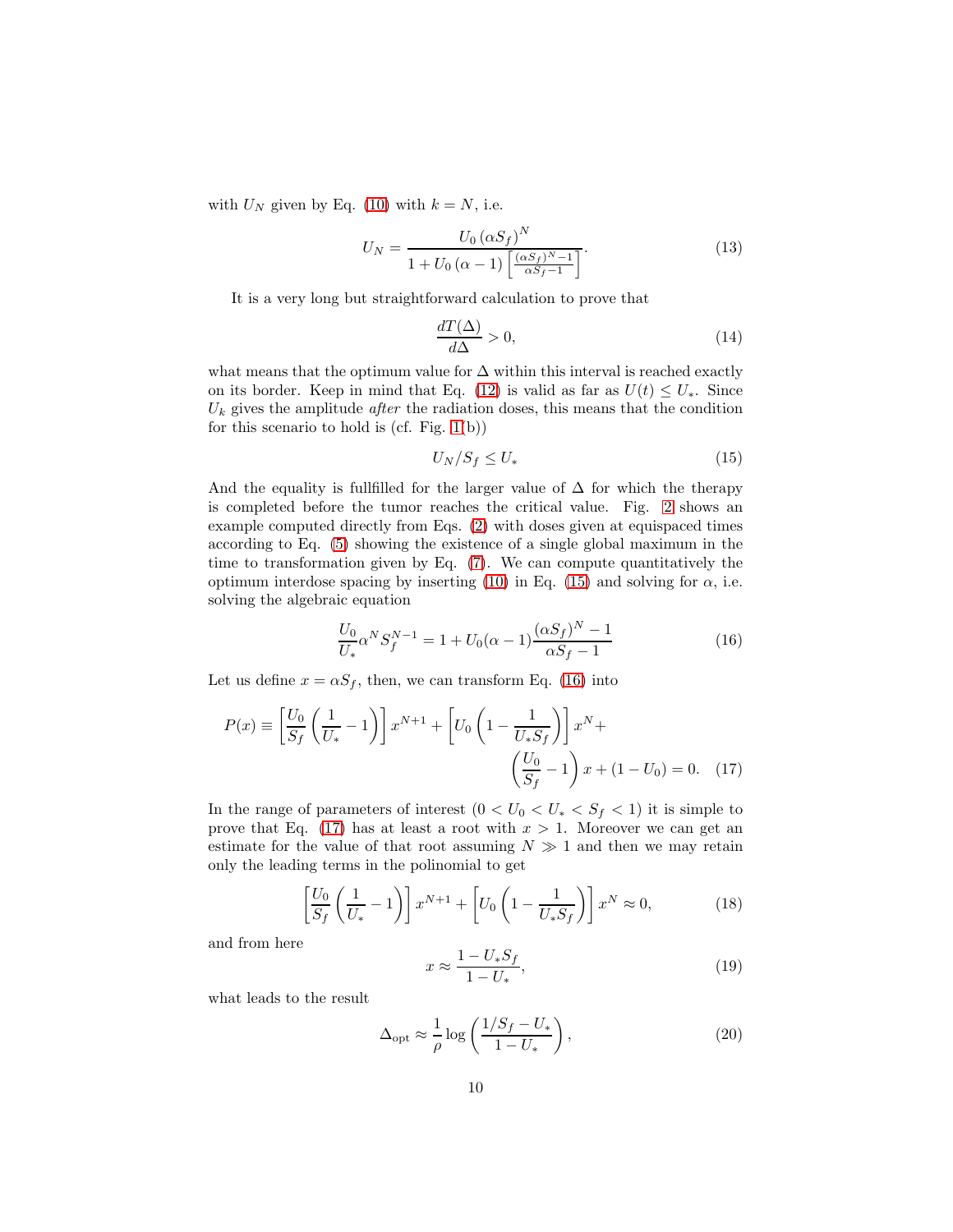

<span id="page-10-0"></span>Figure 3: Comparison of the approximations for  $T_{\text{opt}}$  obtained from the approximate equation [\(20\)](#page-9-0) (dotted lines) and from the exact root of the polinomial [\(17\)](#page-9-3) (dashed lines). Parameter values are  $U_0 = 0.3, S_f = 0.85, U_* = 0.5$  (upper lines) and  $U_0 = 0.3, S_f = 0.9, U_* = 0.45$ (lower lines). Shownare: (a) the values for T as a function of the proliferation  $\rho$  and (b) the differences  $\delta T$  between the exact values and the predictions of Eq. [\(20\)](#page-9-0) that are shown to be valid to a few percent units, and thus negligible for practical purpouses.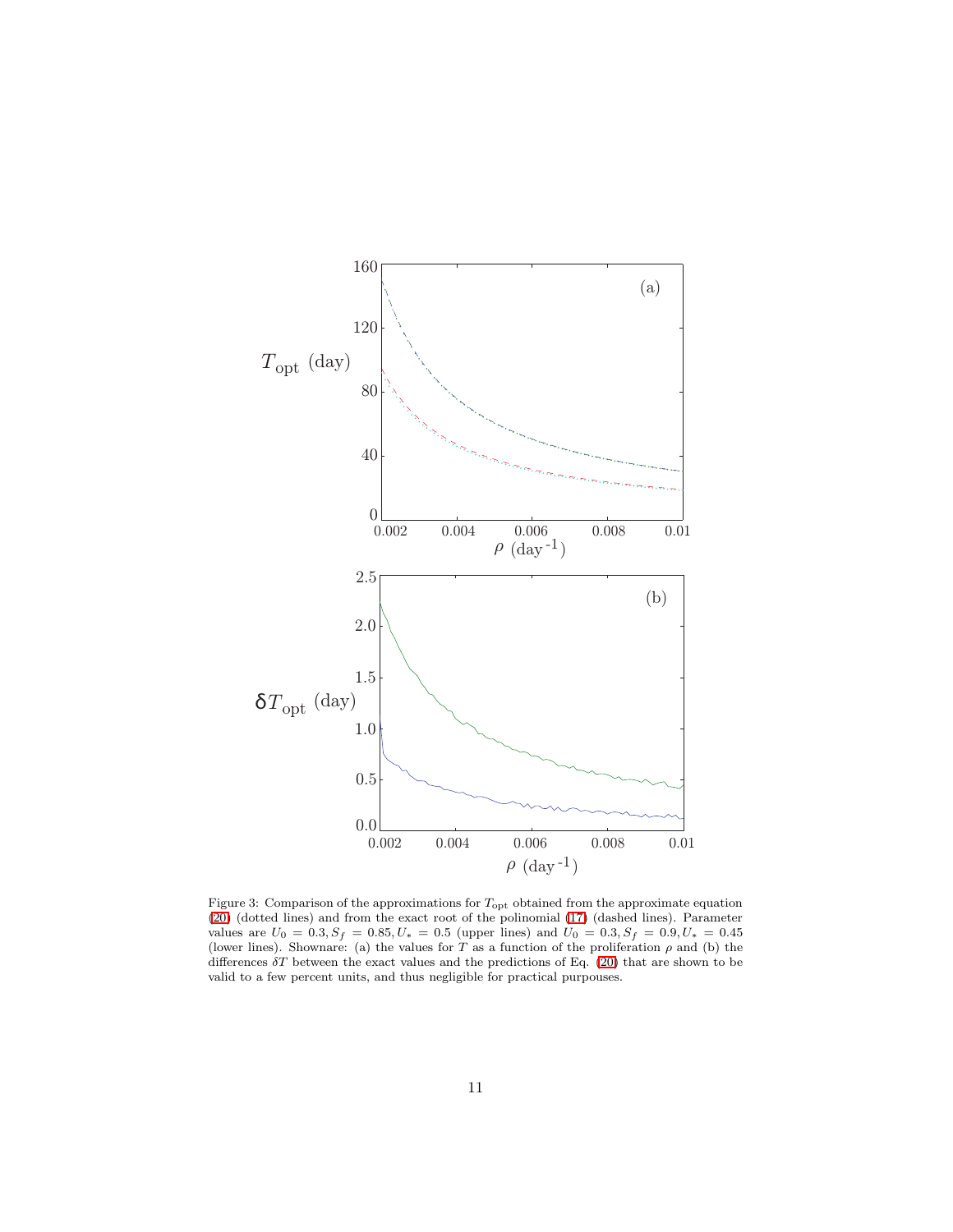that is notably independent of  $U_0$  as it should be since after a large  $(N=30)$ number of doses the dynamics is already close to the fixed point of the map given by Eq. [\(11\)](#page-6-3) independently of the initial value.

Eq. [\(20\)](#page-9-0) provides a simple solution to our optimization problem that is very accurate in the range of parameters of interest as shown in Fig. [3.](#page-10-0)

## <span id="page-11-0"></span>3.4. Examples

While it is clear that within the framework of our model the choice for the spacing between doses  $\Delta_{opt}$  will lead to a longer time to the malignant transformation than the customary choice  $\Delta = 1$  day, it is interesting to quantify this improvement in lifetime quantitatively. To do so we have explored the allowed range of parameters extensively and report here a few representative examples. In all the examples to be studied hereafter we have taken the number of fractions to be  $N = 30$  in agreement with usual clinical practice.

Let us first take typical values for all tumor parameters. First for the detection density  $U_0 = 0.3$  that may be quite typical, next for the transformation density  $U_* = 0.5$  and finally an average radiosensitivity of  $S_f = 0.85$ . The corresponding times to transformation following the optimal strategy versus the customary choice of  $\Delta = 1$  according to Eq. [\(12\)](#page-8-0) are shown in Fig. [4\(](#page-12-0)a). This choice of parameters for average growing tumors ( $\rho \approx 0.004 \text{ day}^{-1}$ ) gives typical times to transformation of about 5 years. In that case the improvement in time to transformation, and correspondingly in survival using the optimal interdose spacing, is about 2.5 years. This result is obtained with  $\Delta_{\text{opt}} = 0.30/\rho$  (cf. Eq. [\(20\)](#page-9-0)), what gives  $\Delta_{\text{opt}} \approx 76$  days for  $\rho = 0.004 \text{ day}^{-1}$ .

Taking a more extreme set of values with a more radioresistant tumor  $S_f =$ 0.9, and a stricter criterion for transformation  $U_* = 0.45$  we get from Eq. [\(20\)](#page-9-0)  $\Delta_{\text{opt}} = 0.184/\rho$  what leads to  $\Delta_{\text{opt}} \approx 46$  days for moderately growing tumors  $(\rho = 0.004 \text{ day}^{-1})$ . The improvement in transformation time for this set of parameters is shown in Fig. [4\(](#page-12-0)b).

From both examples it is clear that the faster does the tumor grow, the smaller is the gain provided by choosing the optimal interdose spacing. However, for those tumors for which the life expectancy is very bad, even small therapeutical improvements in the range of several months are considered to be significant.

#### <span id="page-11-1"></span>3.5. Validation on three-dimensional spatiotemporal scenarios

Through this paper we have taken the tumor compartment dynamics between radiation doses as given by Eq. [\(2\)](#page-3-0), instead of the more complete model [\(1\)](#page-2-1). There are many evidences that such approach may be valid ranging from the results of the collective coordinate methods [\(Belmonte et al. 2014\)](#page-17-6) or the fact that it provides a bound for the full dynamics [\(Pardo et al 2014\)](#page-20-7). However, Eq. [\(2\)](#page-3-0) might be an oversimplification of the phenomenon.

To rule out this possibility in the range of parameters of interest we have compared the results of the predictions of Sec. [3.3](#page-8-2) with simulations of the full three-dimensional problem given by Eq. [\(1\)](#page-2-1) on a cube (i.e. with  $\Omega =$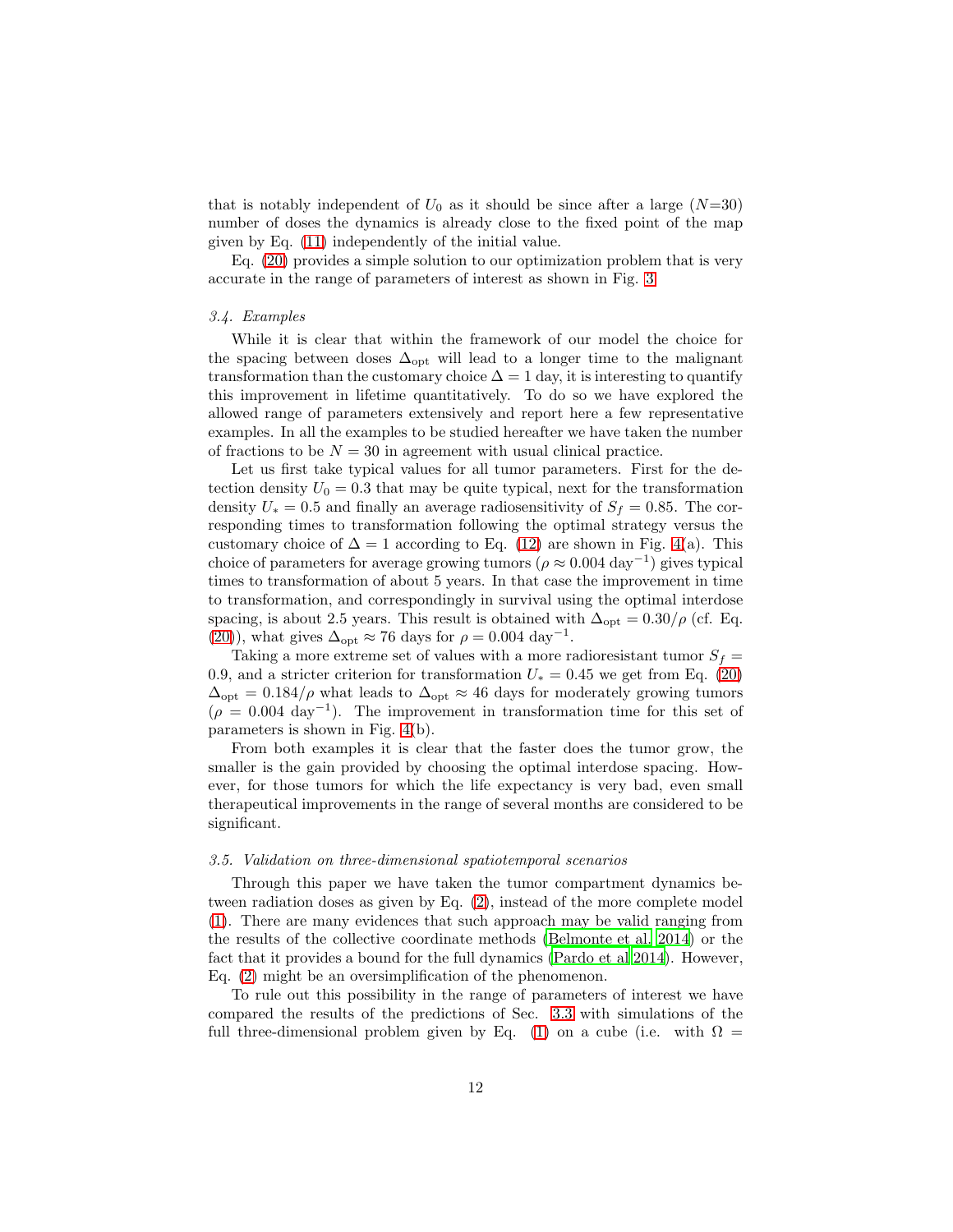

<span id="page-12-0"></span>Figure 4: Comparison of the time to transformation given by Eq. [\(12\)](#page-8-0) taking the optimal interdose time spacing ∆ (solid lines) versus the standard choice for ∆ = 1 day (dotted lines). The difference between both curves is the estimated improvement because of the choice of the optimal therapy (dashed lines). Shownare the results for  $N = 30$ , and two different sets of parameter values. (a)  $S_f = 0.85, U_0 = 0.3, U_* = 0.5$ , (b)  $S_f = 0.9, U_0 = 0.3, U_* = 0.45$ . In both cases T is a function of  $\rho$  in the range  $\rho \in [0.002, 0.01]$ .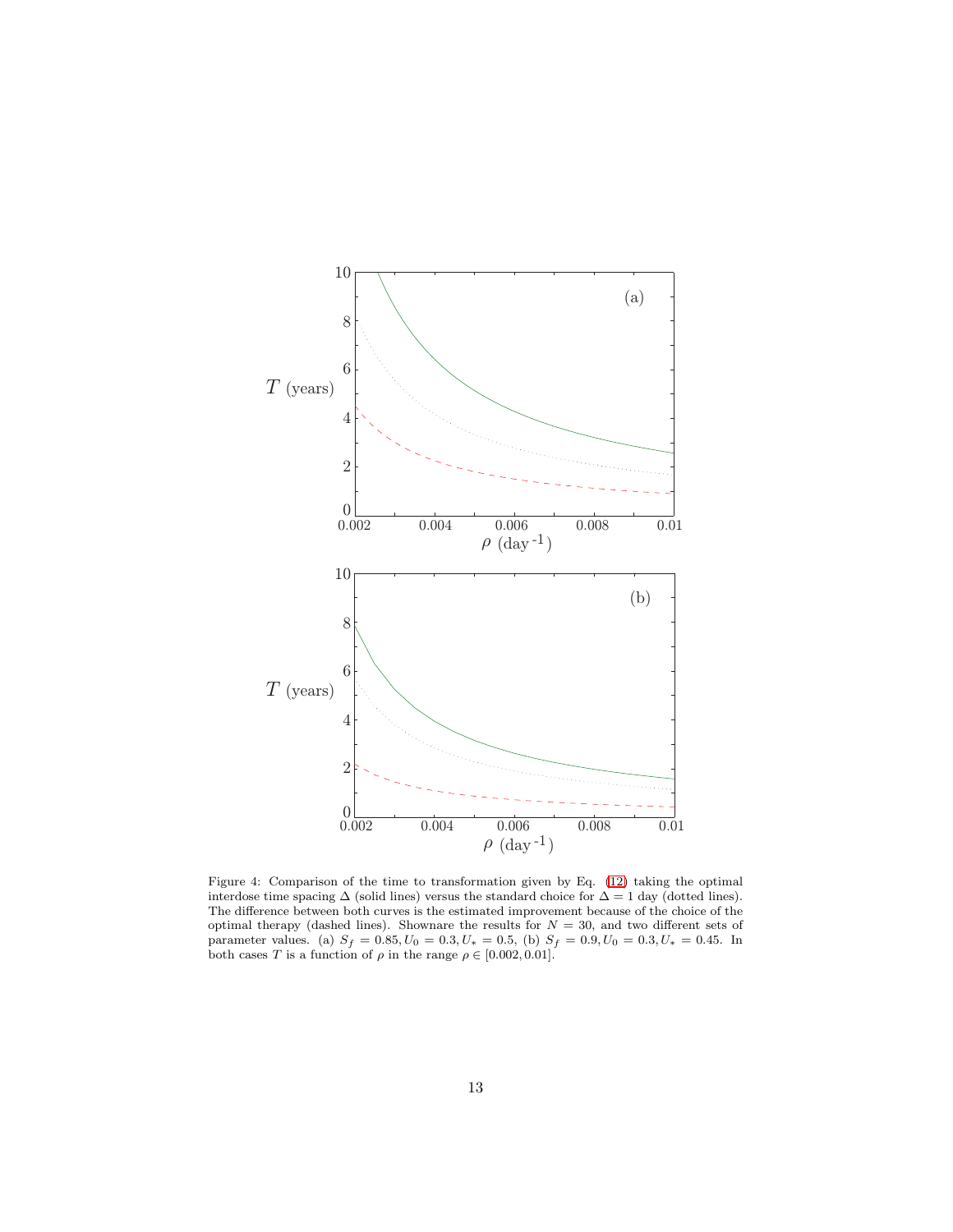$[-L, L] \times [-L, L] \times [-L, L]$ . In our simulations we have used second-order algorithms both for space and time. The results have been cross-checked using different temporal and spatial steps and computational domain sizes to avoid spurious discretization effects.

We have computed the dynamics of the amplitude  $U_h(t) = \max_{\Omega} u_h(x, t), u_h$ being the discrete approximation to  $u$  on the lattice obtained from the threedimensional simulations. Given a therapeutical schedule, defined by its dose interspacing  $\Delta$  we compute the time T that takes the amplitude to reach the critical level for the malignant transformation  $U_*$ . Fig. [5](#page-14-0) summarizes our results.

First, it is clear from Fig. [5](#page-14-0) that the transformation times obtained from the full numerical simulations of Eqs. [\(1\)](#page-2-1) are typically larger than those obtained from Eq. [\(2\)](#page-3-0). This is reasonable since Eq. [\(2\)](#page-3-0) provides the dynamics of an upper bound for  $u(x, t)$  and thus reaches the critical amplitude well before  $u(x, t)$ . Thus the real gain in days before the malignant transformation occurs is smaller in the framework of Eq.  $(1)$  than the one obtained from Eq.  $(12)$  (e.g. the ones depicted in Fig. [4\)](#page-12-0), but still substantial and about one year for the two sets of parameters studied.

Both the three-dimensional data and the bounds are very close for values of  $\Delta$  close to the optimal ones. What it is more interesting is that the value for  $\Delta$ obtained from Eq. [\(20\)](#page-9-0) predict very accurately the correct optimal values of the optimal dose interspacing found from the full three-dimensional simulations. It is remarkable that such a simple formula can provide the optimal values for

#### <span id="page-13-0"></span>4. Discussion and conclusions

In this paper we have found simple equations providing the optimal dose interspacing in radiotherapy protocols for low-grade gliomas, under the assumptions of equal doses per fraction and fixed spacing between doses. The predictions are obtained within the framework of a simple model but have been found to have an excellent agreement with the numerical results from fully spatiotemporal three-dimensional mathematical models.

From the point of view of applications, the main conclusion of this paper is that it may be possible to improve the efficacy of radiotherapy as an upfront therapy for the management of low grade gliomas.

Specifically, the basics for improvement consists on enlarging substantially the interval between doses from the typical choice  $\Delta = 1$  day to larger values obtained through Eq. [\(20\)](#page-9-0). Thus, the results of Sec. [3](#page-6-0) provide a theoretical support for extremely protracted therapies for low grade gliomas. It is interesting to point out that the results have a very clear biological meaning. Since tumor regrowth is known to be faster for small tumor densities, what it is called the *accelerated repopulation* phenomenon, it pays out to leave the tumor density grow while keeping its damage under control. Our logistic growth term captures this phenomenon to some extent.

Indeed, the effect of radiation over a population of tumor cells with so-small fraction of proliferating cells would be minimal and thus a more effective way of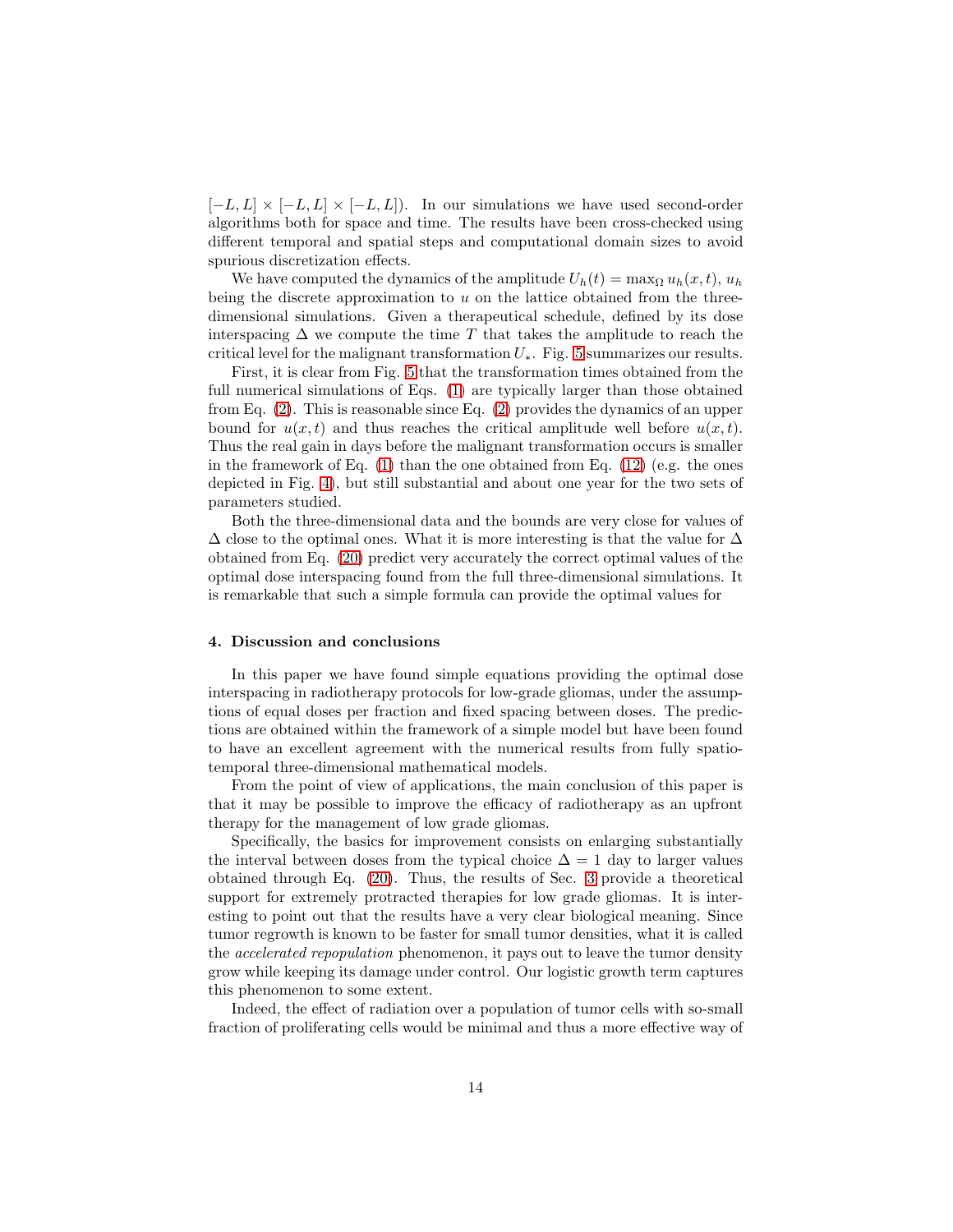

<span id="page-14-0"></span>Figure 5: Time to transformation obtained from simulations of Eq. [\(1\)](#page-2-1) with different types of initial data and parameter values  $S_f = 0.85, U_0 = 0.3, U_* = 0.5$  as a function of the interdose spacing  $\Delta$  for (a)  $\rho = 0.005$  and (b)  $\rho = 0.01$ . The dashed lines indicate the optimal interdose spacing given by Eq. [\(20\)](#page-9-0) for these parameters. Circles corresponds to the results of simulations with symmetric initial data of the form  $u_0(x, y, z) = U_0 \text{sech}(0.3\sqrt{x^2 + y^2 + z^2})$ , while diamonds mark the results of simulations with asymmetric initial data given by  $u_0(x, y, z) = 0.276 \text{ sech}(0.3\sqrt{x^2 + y^2 + z^2}) + 0.184 \text{ sech}\left(0.3\sqrt{(x - 10)^2 + (y + 8)^2 + z^2}\right) +$ 0.184 sech  $(0.3\sqrt{(x+3)^2+(y-1)^2+(z-10)^2})$ , that has the same initial value for  $U(0)$  =  $\max_{x \in \Omega} u(x, y, z) = 0.3$  as in the case of symmetric data. The solid lines correspond to the values obtained from direct simulations of Eqs. [\(2\)](#page-3-0), that provide upper bounds for the real three-dimensional dynamics.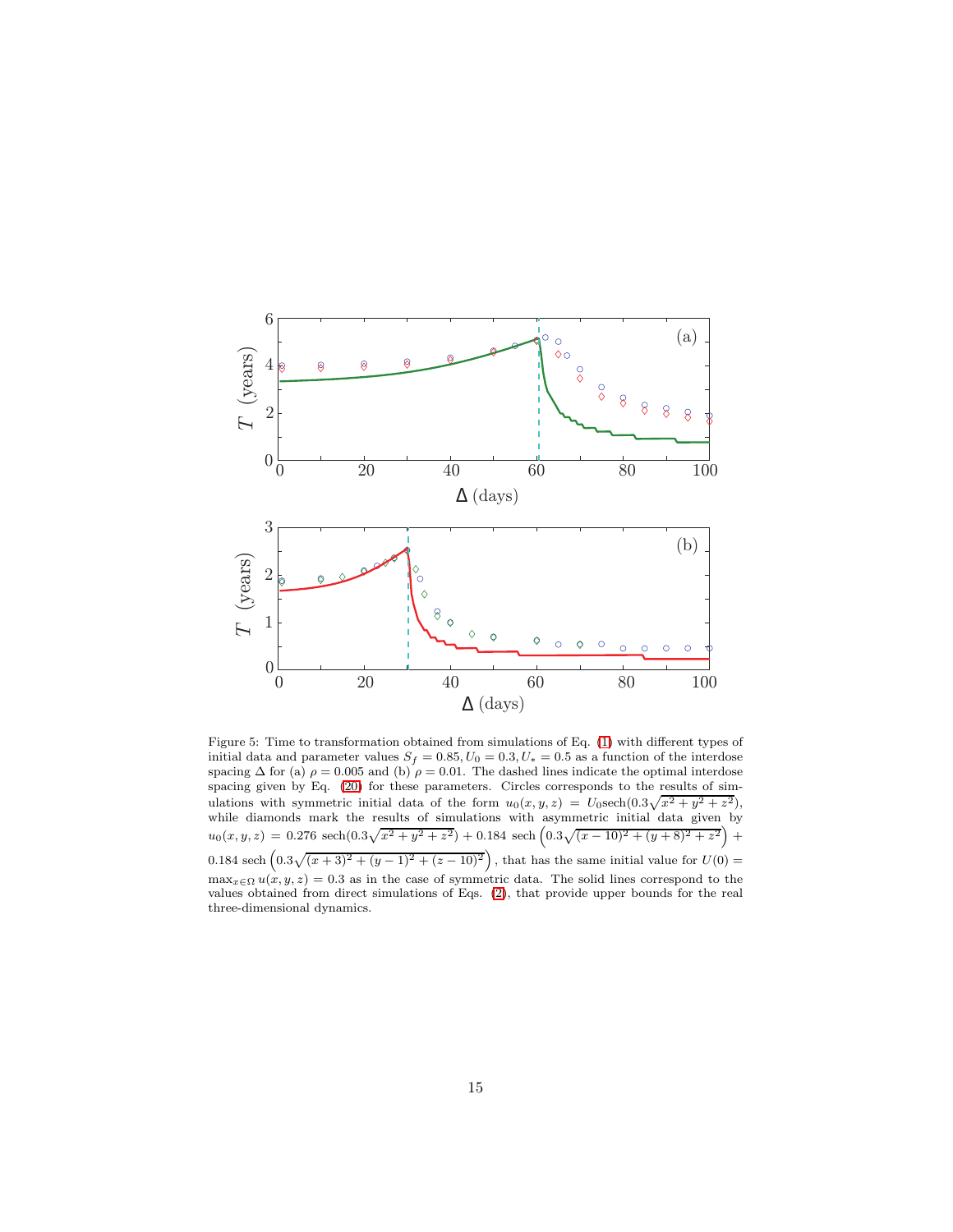using this therapy would be to delay fractions in time to hit new tumor subpopulations once they continue through the cell cycle. These effects, not accounted for in our model, may be incorporated by including two cell subpopulations, one quiescent and another proliferative coupled with the first one, i.e. a compartment of stem cells that in high grade glioma have a crucial role in the response to therapies [\(Bao et al. 2006;](#page-17-7) [Beier et al. 2008;](#page-17-8) [Massey et al. 2012](#page-19-8); [Chen et al.](#page-17-9) [2012;](#page-17-9) [Barrett et al. 2012;](#page-17-10) [Dirks 2001\)](#page-18-11)

A relevant fact is that taking  $\Delta$  above the optimal value  $\Delta_{\text{opt}}$  leads to a sharp drop of the gain in time to the malignant transformation and even a worse outcome than the choice  $\Delta = 1$  (see Figs. [2](#page-8-1) and [5\)](#page-14-0). Thus, to exploit the full power of our approach it may be necessary to have good estimates for the tumor proliferation  $\rho$  and radiosensitivity  $S_f$  parameters. In principle it may be possible to estimate those parameters from MRI measurements of the response to a set of doses of radiation (Pérez-García et al  $2014$ ), thus a two-step strategy may be designed where a first batch of radiation doses (e.g. one-two weeks) are given intensively  $(\Delta = 1)$  to treat sympthoms and characterize the tumor parameters from the response on MRI and later the remaining set of fractions are given optimally according to the found tumor parameters  $\rho$ ,  $S_f$ . Another possibility is to take conservative values of  $\Delta \simeq 20-30$  day that would lead to improvements, though non-optimal, for most tumors except for those very aggressive (large  $\rho$ ) and then in case of radiological confirmation of tumor control after some period of time (e.g. one year) enlarge the interval between fractions.

In this paper we have tried only to make a first approach to the problem through a proof of concept of the basic idea. Further gains may be possible by solving the full optimization problem were the number of doses  $N$ , treatment times  $t_j$  and individual doses  $d_j$  are variables to be choosen to maximize the malignant transformation time [\(7\)](#page-5-0). While the mathematical problem is interesting and we intend to address it in the future, complex strategies depending too much on the values system parameters might be difficult or even impossible to validate and implement due to parameter uncertainty and may have no impact on the clinical management of these tumors. Thus we have opted for a simpler approach easier to validate in animal models and to translate into current clinical practice.

Can the extreme protraction concept be exported to other therapies such as chemotherapy for low grade gliomas? Currently, the most used chemotherapeutical scheme consists of a week treatment (an oral dose per day) per month, being repeated for several cycles (months). Although this scheme is already more extended in time, there might be benefit either in enlarging the interval between cycles or in extending the interval between doses within a given cycle. Since side effects in chemotherapy are systemic instead of mostly local for RT, different models and/or restrictions are to be used for that problem, that will be considered in the future.

We hope our results will motivate research on animal models of low-grade gliomas and a further translation to the clinical practice if sucessful, on the benefit of patients of this lethal disease.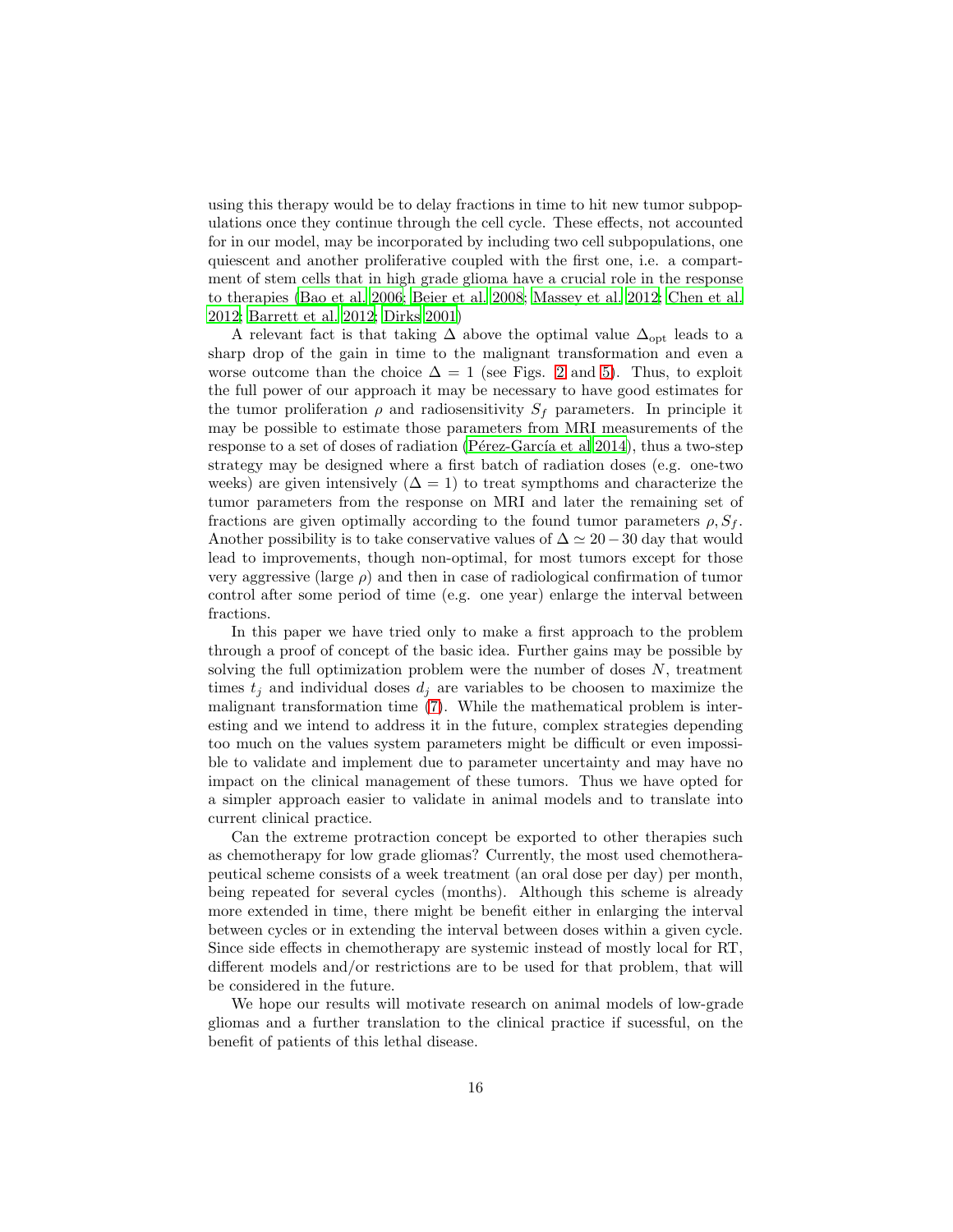## Acknowledgements

This work has been partially supported by the Ministerio de Economía y Competitividad (Spain), under grant MTM2012-31073. I wish to acknowledge Alicia Martínez-González, Juan Belmonte (Universidad de Castilla-La Mancha), Juan M. Sepúlveda (Hospital 12 de Octubre), Luis Pérez-Romasanta (Hospital Universitario de Salamanca), Pilar Sánchez (Instituto de Salud Carlos III) for discussions.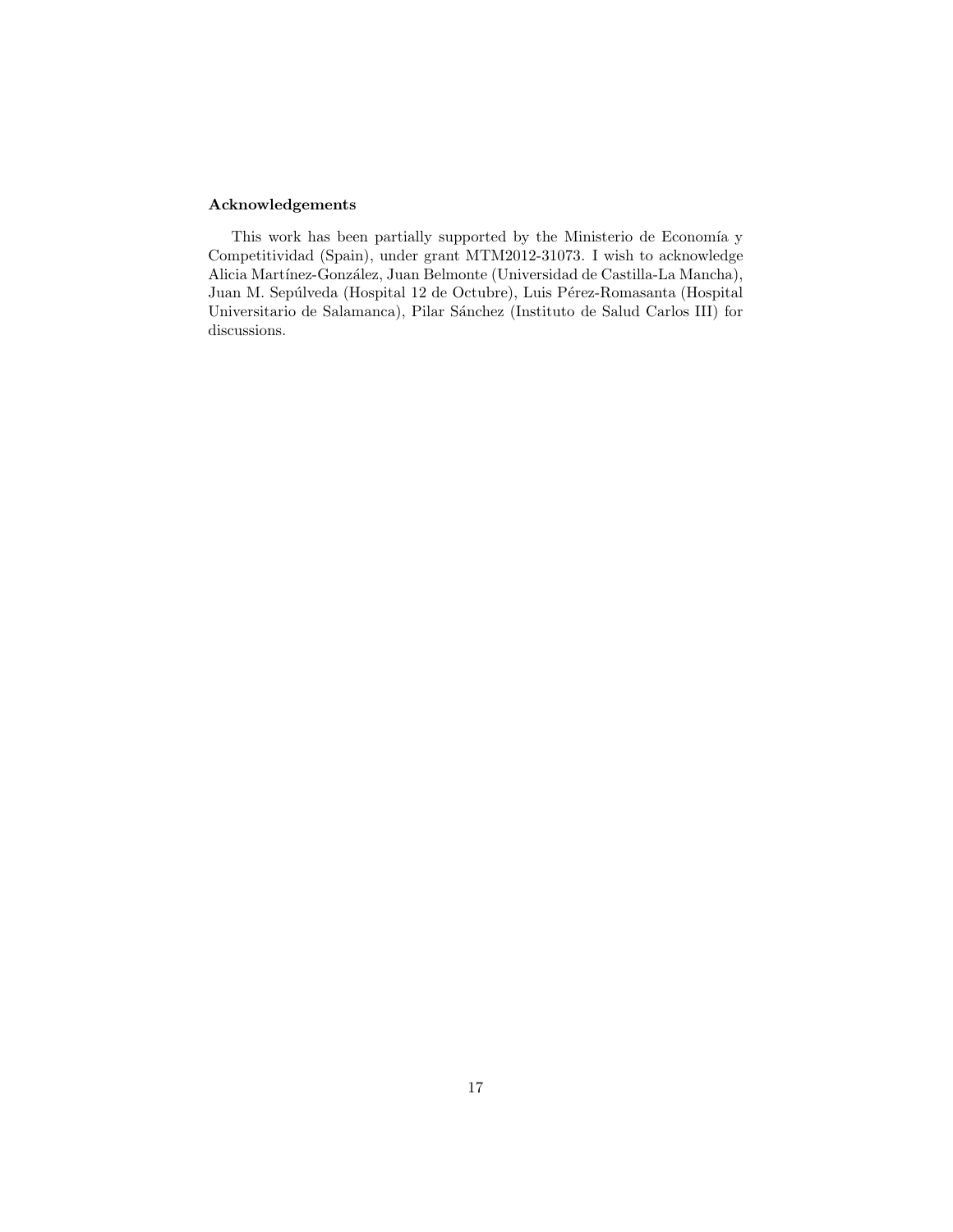## References

- <span id="page-17-5"></span>Alvord EC Jr, Swanson KR, 2007. Using mathematical modeling to predict survival of low-grade gliomas. Ann. Neurol. 61, 496.
- <span id="page-17-7"></span>Bao S, Wu Q, McLendon RE, Hao Y, Shi Q, Hjelmeland AB, Dewhirst MW, Bigner DD, Rich JN, 2006. Glioma stem cells promote radioresistance by preferential activation of the DNA damage response. Nature 444, 756-760.
- <span id="page-17-4"></span>Barazzuol L, Burnet NG, Jena R, Jones B, Jefferies SJ & Kirkby NF, 2010. A mathematical model of brain tumour response to radiotherapy and chemotherapy considering radiobiological aspects. J. Theor. Biol., 262, 553- 565.
- <span id="page-17-10"></span>Barrett LE, Granot Z, Coker C, Iavarone A, Hambardzumyan D, Holland EC, Nam HS, Benezra R., 2012. Self-renewal does not predict tumor growth potential in mouse models of high-grade glioma. Cancer Cell, 21, 11-24.
- <span id="page-17-8"></span>Beier D, Röhrl S, Pillai DR, Schwarz S, Kunz-Schughart LA, Leukel P, Proescholdt M, Brawanski A, Bogdahn U, Trampe-Kieslich A, Giebel B, Wischhusen J, Reifenberger G, Hau P, Beier CP, 2008. Cancer Res. 68, 5706-5715.
- <span id="page-17-6"></span>Belmonte J, Calvo GF & Pérez-García VM, 2014. Effective particle methods for Fisher-Kolmogorov equations: Theory and applications to brain tumor dynamics, Commun Nonlinear Sci Numer Simulat, 19, 3267-3283.
- <span id="page-17-2"></span>Bondiau PY, Frenay M & Ayache N, 2008. Biocomputing: numerical simulation of glioblastoma growth using diffusion tensor imaging. Phys. Med. Biol. 53, 879-893.
- <span id="page-17-3"></span>Bondiau PY, Konukoglu E, Clatz O, Delingette H, Frenay M, Paquis P, 2010. Biocomputing: numerical simulation of glioblastoma growth and comparison with conventional irradiation margins. Phys. Med. 27, 103-108.
- <span id="page-17-0"></span>Chao ST  $\&$  Suh JH, 2006. When should radiotherapy for low-grade glioma be given?immediately after surgery or at the time of progression? Nature Clinical Practice 3, 136-137.
- <span id="page-17-9"></span>Chen J, Li Y, Yu TS, McKay RM, Burns DK, Kernie SG, Parada LF, 2012. A restricted cell population propagates glioblastoma growth after chemotherapy, Nature 48, 522-526.
- <span id="page-17-1"></span>Clatz O, Sermesant M, Bondiau PY, Delingette H, Warfield SK, Malandain G, Ayache N., 2005. Realistic simulation of the 3-D growth of brain tumors in MR images coupling diffusion with biomechanical deformation, IEEE Trans Med Imaging, 24, 1334-1346.
- Deroulers C, Aubert M, Badoual M, Grammaticos B, 2009. Modeling tumor cell migration: From microscopic to macroscopic models. Phys. Rev. E, 79, 031917.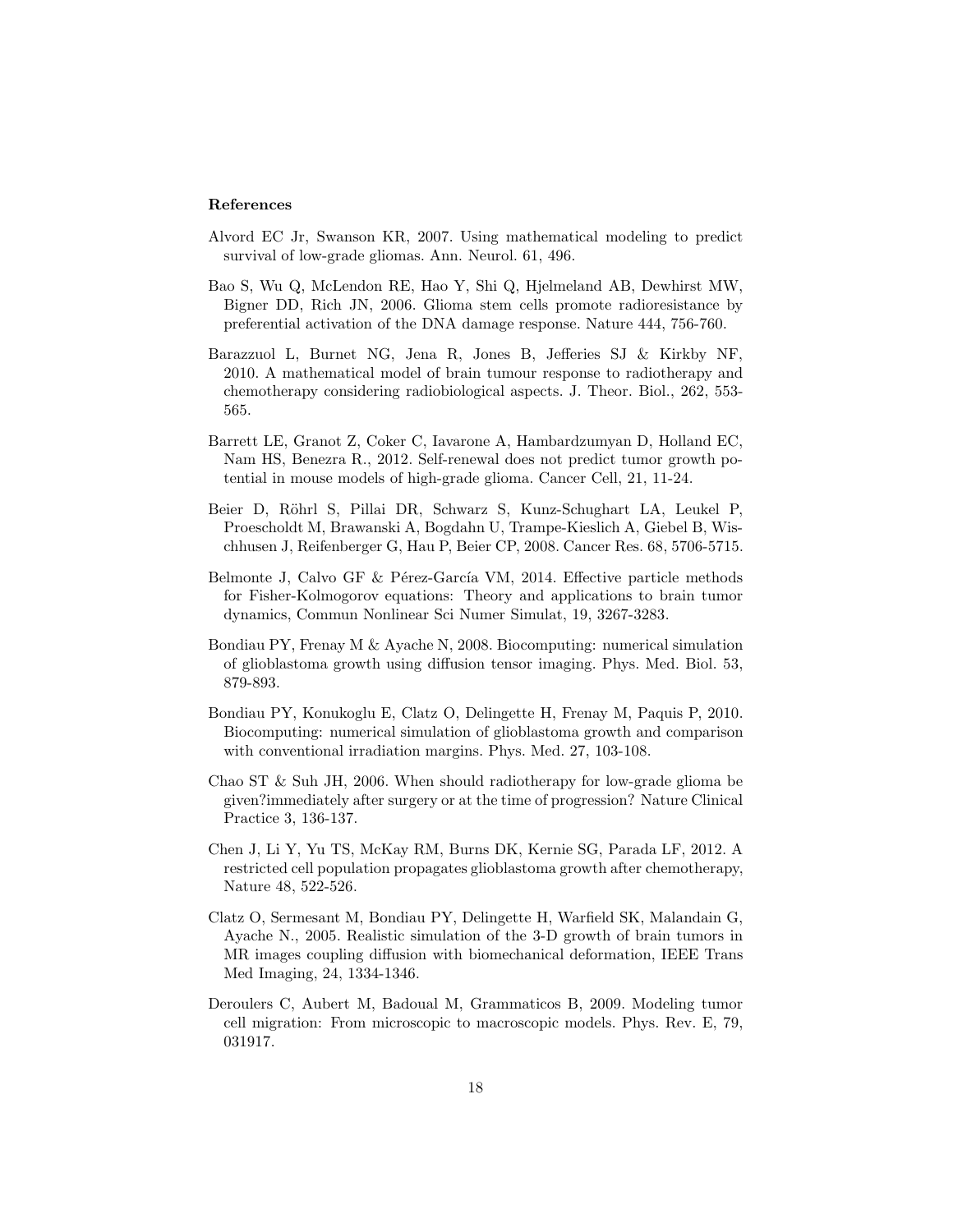- <span id="page-18-11"></span>Dirks PB, 2001. Glioma migration: clues from the biology of neural progenitor cells and embryonic CNS cell migration. J. Neurooncol. 53, 203-212.
- <span id="page-18-6"></span>Eikenberry SE & Kuang Y, 2009. Virtual glioblastoma: growth, migration and treatment in a three-dimensional mathematical model. Cell Prolif. 42, 511- 528.
- <span id="page-18-4"></span>Fedotov S, Iomin A, & Ryashko L, 2011. Non-Markovian models for migrationproliferation dichotomy of cancer cells: Anomalous switching and spreading rate. Phys. Rev. E 84, 061131
- <span id="page-18-5"></span>Frieboes HB, Bearer E & Cristini V, 2007. Computer simulation of glioma growth and morphology. Neuroimage 37, S59-S70.
- <span id="page-18-8"></span>Galochkina T, Bratus A & Pérez-García VM, 2014. Optimal radiotherapy protocols for low-grade gliomas: Insights from a mathematical model (preprint).
- <span id="page-18-2"></span>Garcia DM, Fulling KH, Marks JE, 1985. The value of radiation therapy in addition to surgery for astrocytomas of the adult cerebrum. Cancer 55, 919- 927.
- <span id="page-18-9"></span>Gerin C, Pallud J, Grammaticos B, Mandonnet E, Deroulers C, Varlet P, Capelle L, Taillandier L, Bauchet L, Duffau H & Badoual M, 2012. Improving the time-machine: estimating date of birth of grade II gliomas. Cell Proliferation, 45, 76-90.
- <span id="page-18-0"></span>Grier JT & Batchelor T, 2006. Low-Grade Gliomas in Adults. The Oncologist 11, 681-693.
- <span id="page-18-7"></span>Gu S, Chakraborty G, Champley K, Alessio AM, Claridge J, Rockne R, Muzi M, Krohn KA, Spence AM, Alvord EC Jr, Anderson AR, Kinahan PE, Swanson KR, 2012. Applying a patient-specific bio-mathematical model of glioma growth to develop virtual [18F]-FMISO-PET images. Math. Med. Biol. 29, 31-48.
- <span id="page-18-10"></span>Harpold HL, Alvord EC Jr, Swanson KR, 2007. The evolution of mathematical modeling of glioma proliferation and invasion. J Neuropathol Exp Neurol 66, 1-9.
- Hatzikirou H, Basanta D, Simon M, Schaller K, Deutsch A, 2012. 'Go or grow': the key to the emergence of invasion in tumour progression? Math. Med. Biol. 29, 49-65.
- <span id="page-18-3"></span>Higuchi Y, Iwadate Y & Yamaura A, 2004. Treatment of low-grade oligodendroglial tumors without radiotherapy. Neurology, 63, 2384-2386.
- <span id="page-18-1"></span>Jakola AS, Myrmel KS, Kloster R, Torp SH, Lindal S, Unsgard G, Solheim O, 2012. Comparison of a strategy favoring early surgical resection vs a strategy favoring watchful waiting in low-grade gliomas. JAMA 308, 1881-1888.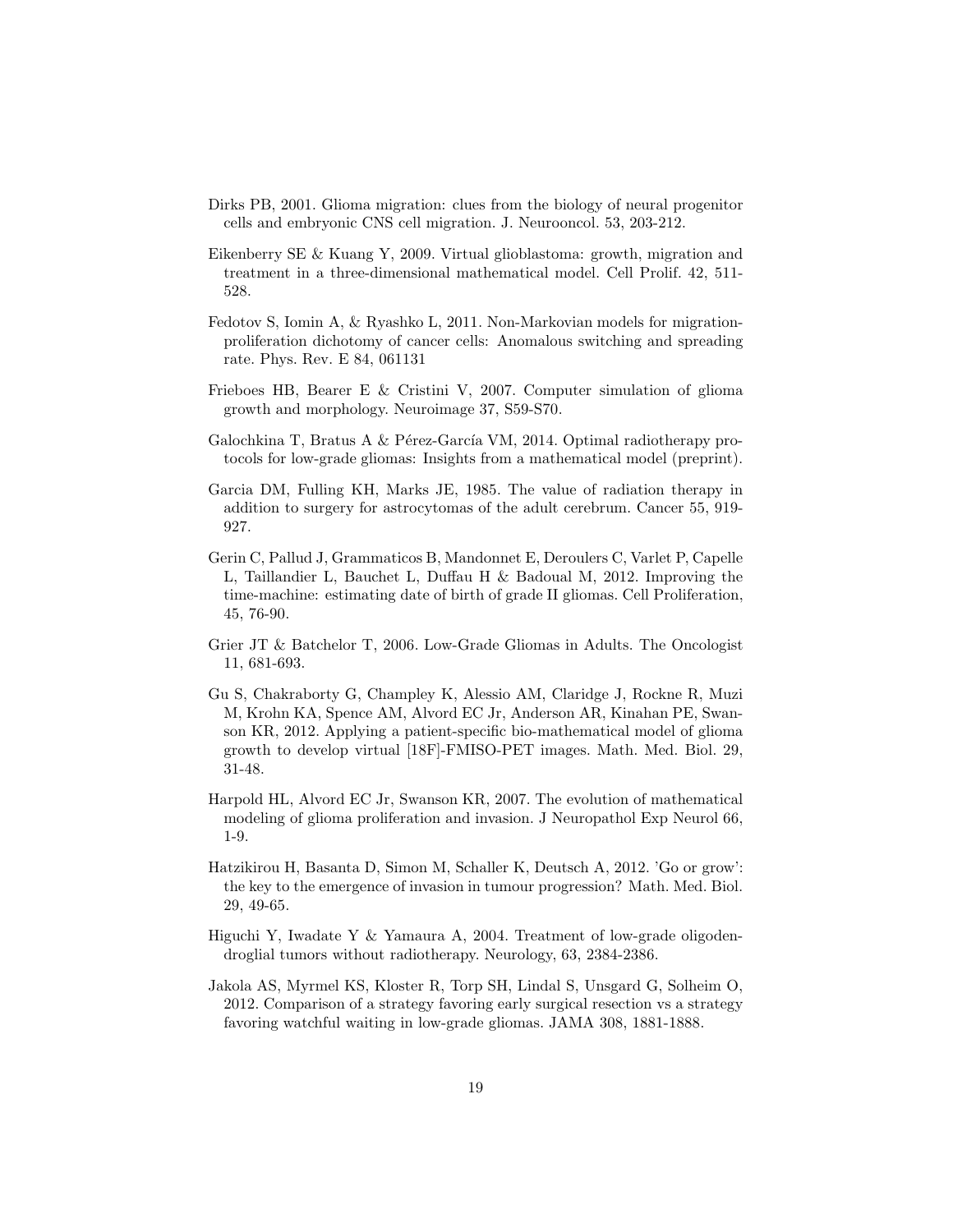- <span id="page-19-1"></span>Jbabdi S, Mandonnet E, Duffau H, Capelle L, Swanson KR, Pelegrini-Issac M, Guillevin R & Benali H, 2005. Simulation of Anisotropic Growth of Low-Grade Gliomas Using Diffusion Tensor Imaging. Magnetic Resonance in Medicine 54, 616-624.
- <span id="page-19-5"></span>Konukoglu E, Clatz O, Bondiau PY, Delingette H & Ayache N, 2010. Extrapolating glioma invasion margin in brain magnetic resonance images: suggesting new irradiation margins. Med. Image Anal. 14, 111-125.
- <span id="page-19-0"></span>Louis DN, Ohgaki H, Wiestler OD, Cavenee WK, Burger PC, Jouvet A, Scheithauer BW & Kleihues P, 2007. World health organization classification of tumours of the central nervous system, 4th ed., Renouf Publishing Co. Ltd., Geneva. pp. 33-46.
- <span id="page-19-2"></span>Lowengrub JS, Frieboes HB, Jin F, Chuang YL, Li X, Macklin P, Wise SM, Cristini V, 2010. Nonlinear modelling of cancer: bridging the gap between cells and tumours. Nonlinearity, 23, R1-R91.
- Mandonnet M, Taillandier L, Capelle L, Fontaine D, Peyre M, Ducray F, Duffau H, Mandonnet E, 2012. Quantitative Morphological MRI Follow-up of Low-grade glioma: A Plead for Systematic Measurement of Growth Rates, Neurosurgery 71, 729-740.
- <span id="page-19-3"></span>Martínez-González A, Calvo GF, Pérez-Romansanta LA, Pérez-García VM, 2012. Hypoxic Cell Waves around Necrotic Cores in Glioblastoma: A Biomathematical Model and its Therapeutic Implications. Bull Math Biol 74, 2875-2896.
- <span id="page-19-4"></span>Martínez-González A, Durán-Pardo M, Calvo GF, Alcaín FJ, Pérez-Romasanta LA, Pérez-García VM, 2014. Combined therapies of antithrombotics and antioxidants delay in silico brain tumors progression. Mathematical Medicine and Biology 10.1093/imammb/dqu002
- <span id="page-19-8"></span>Massey SC, Assanah MC, Lopez KA, Canoll P, Swanson KR, 2012. Glial progenitor cell recruitment drives aggressive glioma growth: mathematical and experimental modelling. J R Soc Interface, 9, 1757-1766.
- <span id="page-19-7"></span>Karim AB, Maat B, Hatlevoll R, Menten J, Rutten EH, Thomas DG, Mascarenhas F, Horiot JC, Parvinen LM, van Reijn M, Jager JJ, Fabrini MG, van Alphen AM, Hamers HP, Gaspar L, Noordman E, Pierart M, van Glabbeke M, 1996. A randomized trial on dose-response in radiation therapy of lowgrade cerebral glioma: European Organization for Research and Treatment of Cancer Study (EORTC) Study 22844. International Journal of Radiation, Oncology, Biology & Physics, 36, 549-556.
- <span id="page-19-6"></span>Leder K, Pitter K, LaPlant Q, Hambardzumyan D, Ross BD, Chan TA, Holland EC, Michor F, 2014. Mathematical Modeling of PDGF-Driven Glioblastoma Reveals Optimized Radiation Dosing Schedules, Cell 156, 603-616.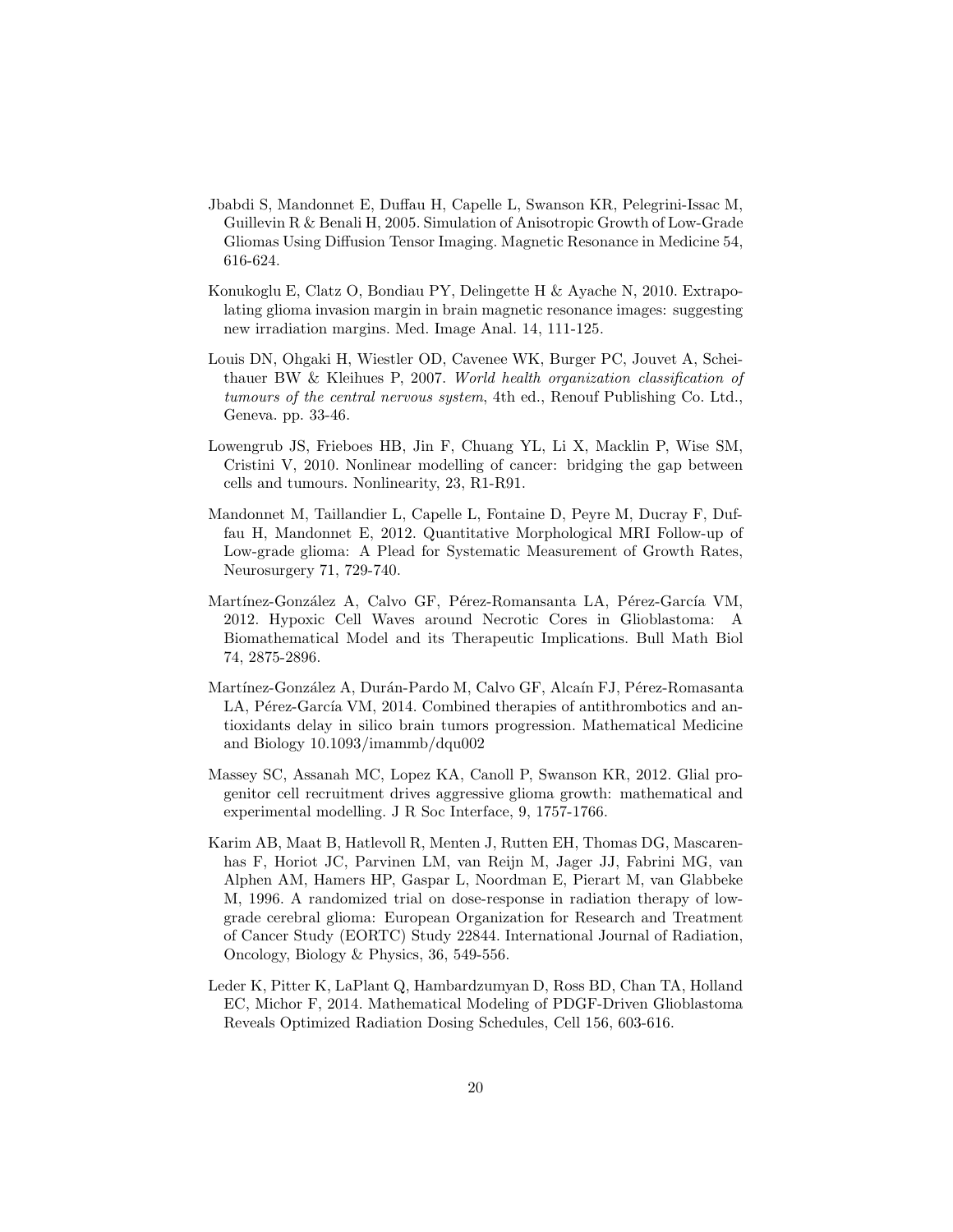<span id="page-20-5"></span>Murray JD (2007) Mathematical Biology: I. An Introduction, Springer.

- Nieder C, Andratschke N, Wiedenmann N, Busch R, Grosu AL, Molls M, 2004. Radiotherapy for high-grade gliomas. Does altered fractionation improve the outcome? Strahlenther Onkol. 180, 401-407.
- <span id="page-20-2"></span>Pallud J, Taillandier L, Capelle L, Fontaine D, Peyre M, Ducray F, Duffau H, Mandonnet E., 2012. Quantitative Morphological MRI Follow-up of Lowgrade Glioma: A Plead for Systematic Measurement of Growth Rates. Neurosurgery, 71, 729-740.
- <span id="page-20-3"></span>Pallud J, Llitjos JF, Dhermain F, Varlet P, Dezamis E, Devaux B, Souillard-Scemama R, Sanai N, Koziak M, Page P, Schlienger M, Daumas-Duport C, Meder JF, Oppenheim C & Roux FX, 2012. Dynamic imaging response following radiation therapy predicts long-term outcomes for diffuse low-grade gliomas. Neuro-Oncology 14, 496-505.
- <span id="page-20-7"></span>Pardo R, & Martínez-González A, Pérez-García, VM, 2014. Waves of cells with an unstable phenotype accelerate progression in high-grade gliomas. J. Math. Biol. (submitted) arxiv.org/abs/1405.0369
- <span id="page-20-8"></span>Pérez-García VM, Calvo GF, Belmonte-Beitia J, Diego D & Pérez-Romasanta L, 2011. Bright solitary waves in malignant gliomas. Phys. Rev. E 84, 021921.
- <span id="page-20-4"></span>Pérez-García VM, Bogdanska M, Martínez-González A, Belmonte-Beitia J, Schucht P, Pérez-Romasanta L, 2014. Delay effects in the response of low grade gliomas to radiotherapy: A mathematical model and its therapeutical implications. Mathematical Medicine and Biology (to appear) http://arxiv.org/abs/1401.2603
- Pérez-Romasanta LA, Belmonte-Beitia J, Martínez-González A, Calvo GF, Pérez-García VM, 2013. Mathematical model predicts response to radiotherapy of grade II gliomas, Reports of Practical Oncology and Radiotherapy, 18, S63.
- <span id="page-20-0"></span>Pignatti F, van den Bent M, Curran et al., 2002. Prognostic factors for survival in adult patients with cerebral low-grade glioma. J Clin Oncol, 20, 2076-2084.
- <span id="page-20-9"></span>Poon E, Harris AL, Ashcroft M, 2009. Targeting the hypoxia-inducible factor (HIF) pathway in cancer, Expert Rev Mol Med 11, e26.
- <span id="page-20-1"></span>Pouratian N & Schiff D, 2010. Management of low-grade glioma. Curr Neurol Neurosci Rep, 10, 224-31.
- <span id="page-20-6"></span>Ribba B, Kaloshi G, Peyre M, Ricard D, Calvez V, Tod M, Cajavec-Bernard B, Idbaih A, Psimaras D, Dainese L, Pallud J, Cartalat-Carel S, Delattre JY, Honnorat J, Grenier E, Ducray F, 2012. A tumor growth inhibition model for low-grade glioma treated with chemotherapy or radiotherapy. Clin Cancer Res. 15, 5071-5080.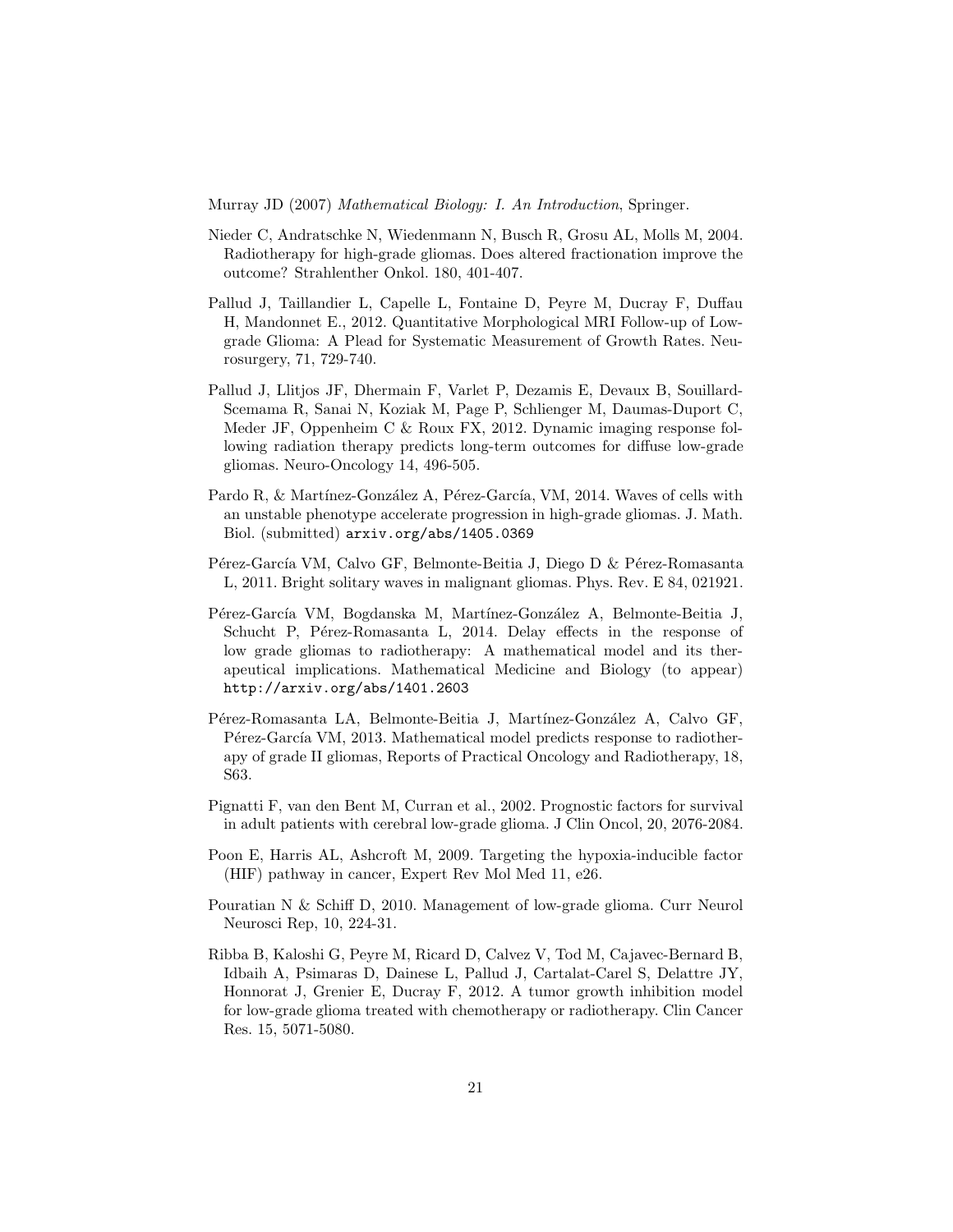- <span id="page-21-9"></span>Rockne R, Hendrickson K, Lai A, Cloughesy T, Alvord EC Jr & Swanson KR, 2010. Predicting the efficacy of radiotherapy in individual glioblastoma patients in vivo: a mathematical modeling approach. Phys. Med. Biol. 55, 3271- 3285.
- <span id="page-21-7"></span>Roniotis A, Marias K, Sakkalis V, Zervakis M, 2010. Diffusive modelling of glioma evolution: A review, J. Biomedical Science and Engineering 3, 501- 508.
- <span id="page-21-1"></span>Ruiz J & Lesser GJ, 2009. Low-Grade Gliomas. Current Treatment Options in Oncology, 10, 231-242.
- <span id="page-21-10"></span>Semenza GL, Targeting HIF-1 for cancer therapy, 2003. Nature Rev Cancer 3, 721-732.
- <span id="page-21-11"></span>Soffietti R, Baumert BG, Bello L, von Deimling A, Duffau H, Frénay M, Grisold W, Grant R, Graus F, Hoang-Xuan K, Klein M, Melin B, Rees J, Siegal T, Smits A, Stupp R, Wick W, 2010. Guidelines on management of low-grade gliomas: report of an EFNS-EANO Task Force. Eur J Neurol, 17, 1124-1133.
- <span id="page-21-0"></span>Smith JS, Chang EF, Lamborn KR, Chang SM, Prados MD, Cha S, Tihan T, Vandenberg S, McDermott MW & Berger MS, 2008. Role of extent of resection in the long-term outcome of low-grade hemispheric gliomas. J. Clin. Oncol., 26, 1338-1345.
- <span id="page-21-3"></span>Stamatakos GS, Antipas VP, Uzunoglu NK, 2006. A Spatiotemporal Patient Individualized Simulation Model of Solid Tumor Response to Chemotherapy in Vivo: The Paradigm of Glioblastoma Multiforme Treated by Temozolomide. IEEE Trans. Biomed. Eng. 53, 1467-1477.
- <span id="page-21-4"></span>Stamatakos GS, Antipas VP, Uzunoglu NK, 2006. Simulating chemotherapeutic schemes in the individualized treatment context: The paradigm of glioblastoma multiforme treated by temozolomide in vivo. Comp. in Biol. and Med, 36, 1216-1234.
- <span id="page-21-2"></span>Swanson KR, Bridge C, Murray JD, Alvord EC Jr, 2003. Virtual and real brain tumors: using mathematical modeling to quantify glioma growth and invasion. J Neurol Sci. 216, 1-10.
- <span id="page-21-5"></span>Swanson KR, Rostomily RC & Alvord EC Jr, 2008. A mathematical modelling tool for predicting survival of individual patients following resection of glioblastoma: a proof of principle. Br. J. Cancer, 98, 113-119.
- <span id="page-21-8"></span>Swanson KR, Rockne RC, Claridge J, Chaplain MA, Alvord EC Jr, Anderson AR, 2011. Quantifying the role of angiogenesis in malignant progression of gliomas: in silico modeling integrates imaging and histology. Cancer Res 7, 7366-7375 .
- <span id="page-21-6"></span>Tanaka ML, Debinski W, Puri IK, 2009. Hybrid Mathematical model of glioma progression, Cell. Prolif., 42, 637-646.